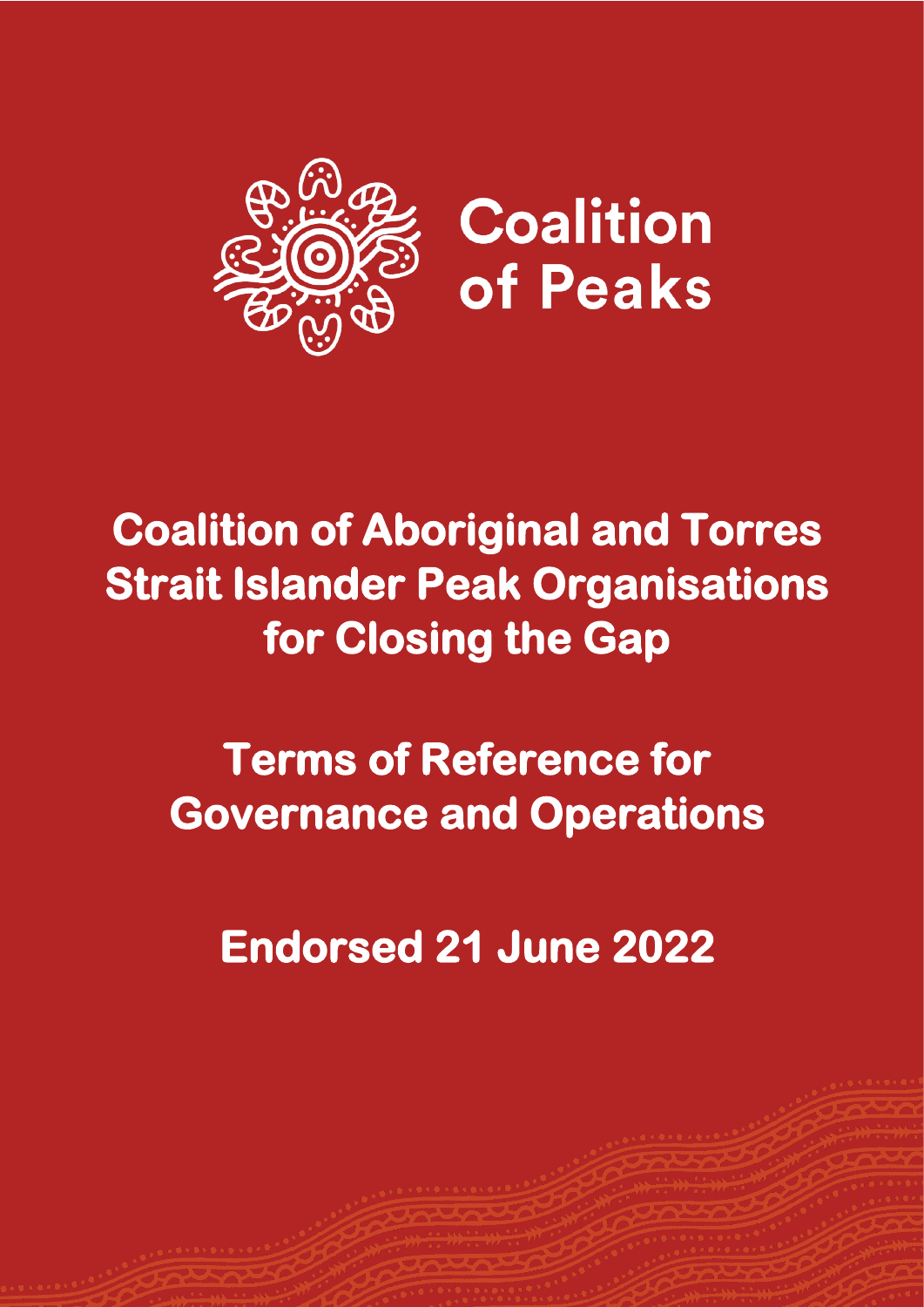

# **Contents**

| Other Significant Aboriginal and Torres Strait Islander community-controlled organisations  8 |
|-----------------------------------------------------------------------------------------------|
|                                                                                               |
|                                                                                               |
|                                                                                               |
|                                                                                               |
|                                                                                               |
|                                                                                               |
|                                                                                               |
|                                                                                               |
|                                                                                               |
|                                                                                               |
|                                                                                               |
|                                                                                               |
|                                                                                               |
|                                                                                               |

Page 2 of 26

 $\bullet \bullet \bullet \bullet$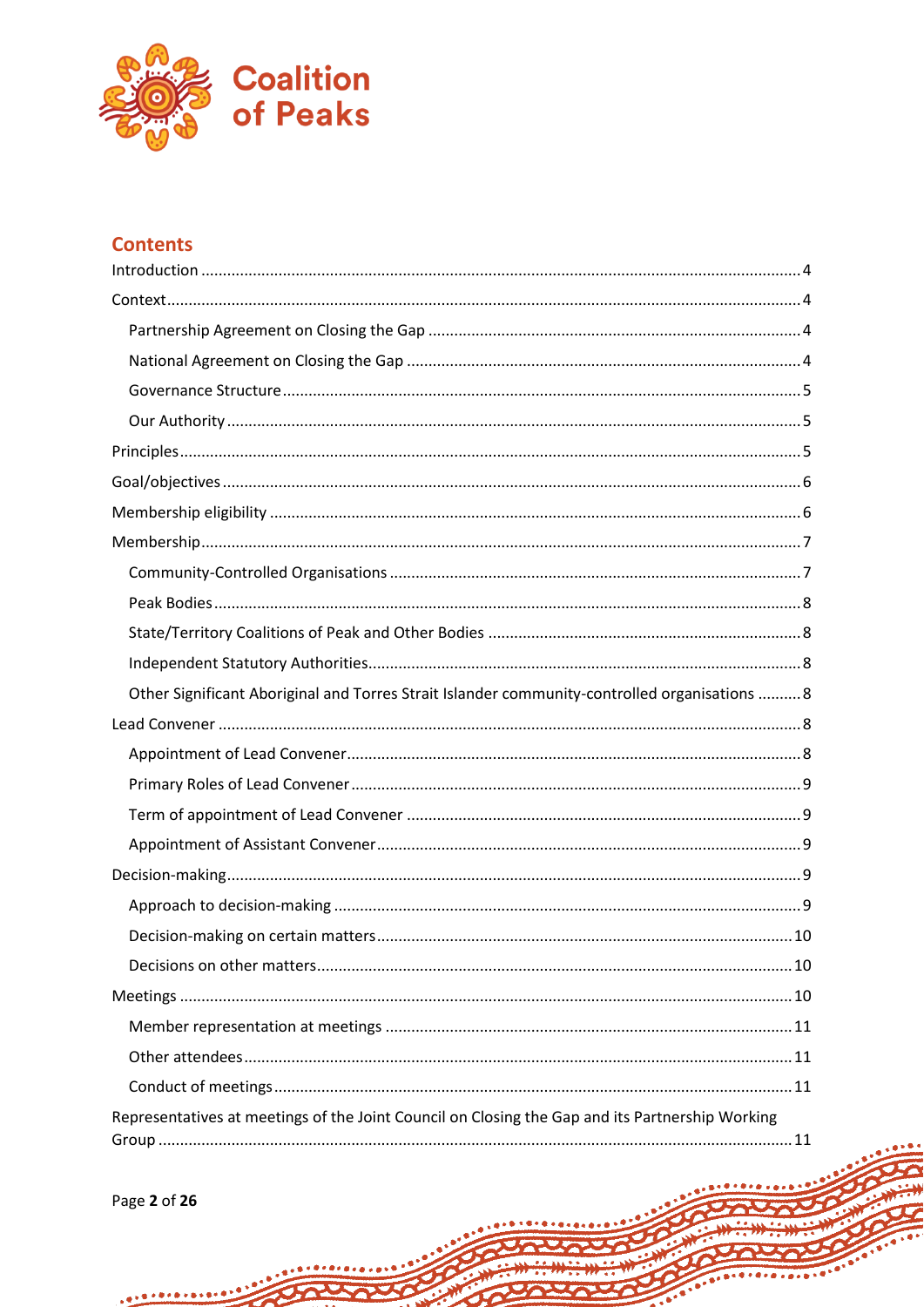

|         | SCHEDULE A: Coalition of Aboriginal and Torres Strait Islander Peak Organisations Terms of |  |  |  |
|---------|--------------------------------------------------------------------------------------------|--|--|--|
|         |                                                                                            |  |  |  |
|         |                                                                                            |  |  |  |
| А.      |                                                                                            |  |  |  |
| В.      |                                                                                            |  |  |  |
| $C_{1}$ |                                                                                            |  |  |  |
|         |                                                                                            |  |  |  |
|         |                                                                                            |  |  |  |
|         |                                                                                            |  |  |  |
|         |                                                                                            |  |  |  |
|         |                                                                                            |  |  |  |
|         |                                                                                            |  |  |  |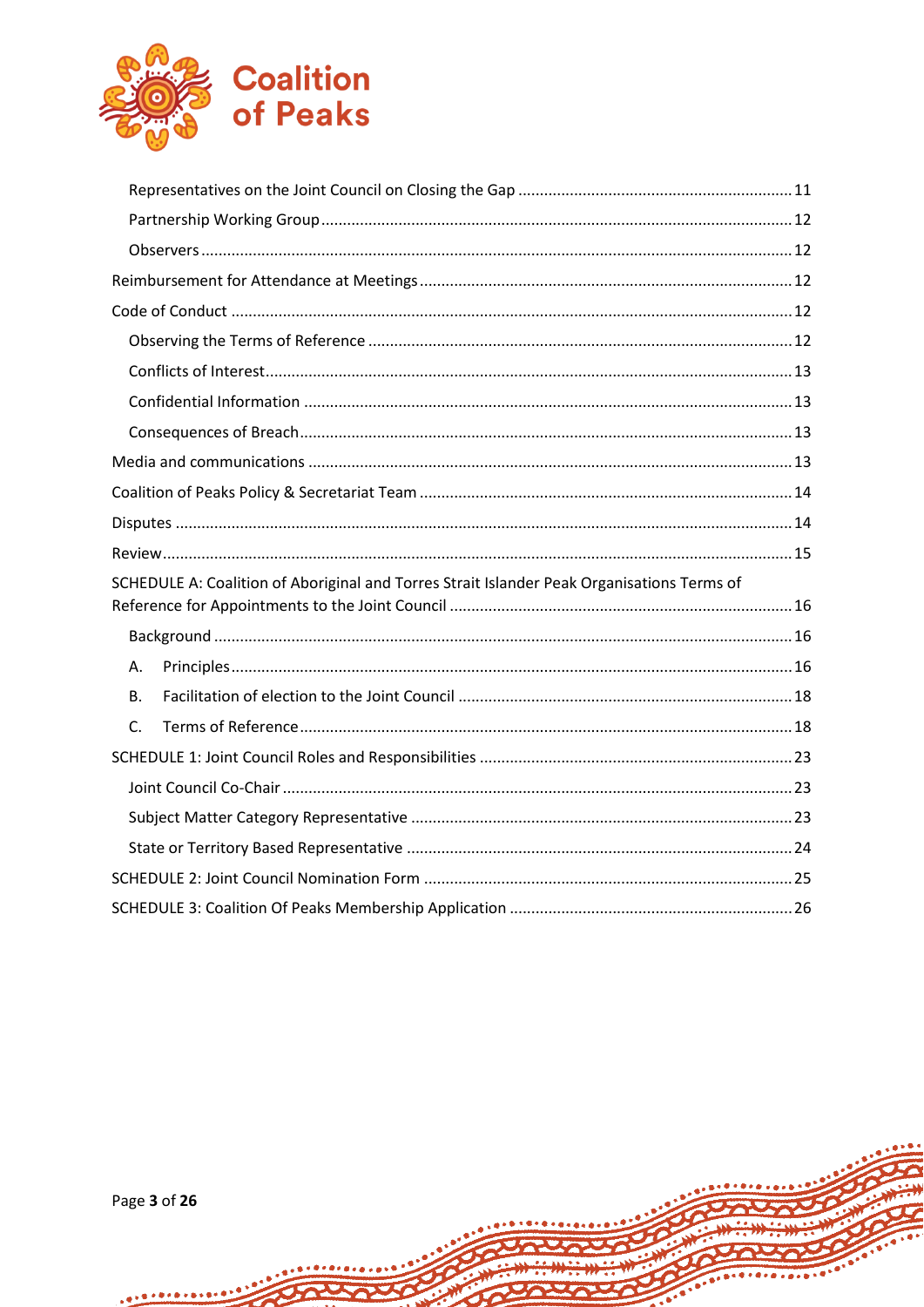

## <span id="page-3-0"></span>**Introduction**

This, the fourth version of the Terms of Reference for the Coalition of Aboriginal and Torres Strait Islander Peak Organisations (**Coalition of Peaks**), replaces the third version agreed to by the Coalition of Peaks on 25 May 2021.

These Terms of Reference will be made available on the Coalition of Peaks website – [www.coalitionofpeaks.org.au](http://www.coalitionofpeaks.org.au/)

## <span id="page-3-1"></span>**Context**

The formation of the Coalition of Peaks is an act of self-determination. The Coalition of Peaks came together to provide legitimate community-controlled representation to change the way Australian governments work with Aboriginal and Torres Strait Islander people and to negotiate and agree with governments a new approach to Closing the Gap. The Coalition of Peaks, as a community-controlled structure, is accountable only to its membership and communities, not governments. The Coalition of Peaks believe that Aboriginal and Torres Strait Islander people should share decision making with governments on policies and programs that impact on us through formal partnerships with all levels of Australian governments.

## <span id="page-3-2"></span>Partnership Agreement on Closing the Gap

In March 2019, a formal Partnership Agreement on Closing the Gap 2019-2029 (Partnership Agreement) between the Coalition of Peaks and Australian governments, including the Australian Local Government Association, came into effect. The Partnership Agreement is available on the Coalition of Peaks website.

The Partnership Agreement embodies the belief of all signatories, that shared decision making with Aboriginal and Torres Strait Islander representatives in the design, implementation and monitoring of the National Agreement is essential to achieve their shared goal to close the gap in life outcomes between Aboriginal and Torres Strait Islander people and non-Indigenous Australians.

On 16 April 2019, as part of the Partnership Agreement, the Commonwealth Government entered into a new 3-year funding agreement with the Coalition of Peaks to support its participation in shared decision making with governments and for a small Secretariat.

#### <span id="page-3-3"></span>National Agreement on Closing the Gap

In July 2020, the National Agreement on Closing the Gap between the Coalition of Peaks and all Australian Governments took effect. It was negotiated in accordance with the shared decisionmaking principles elaborated in the Partnership Agreement.

The National Agreement sets out a strategy to close the gap that is strongly based on, and underpinned by, Aboriginal and Torres Strait Islander peoples' priorities. It is built around four new Priority Reforms to transform the way governments work with and for Aboriginal and Torres Strait Islander people, organisations and communities to improve outcomes.

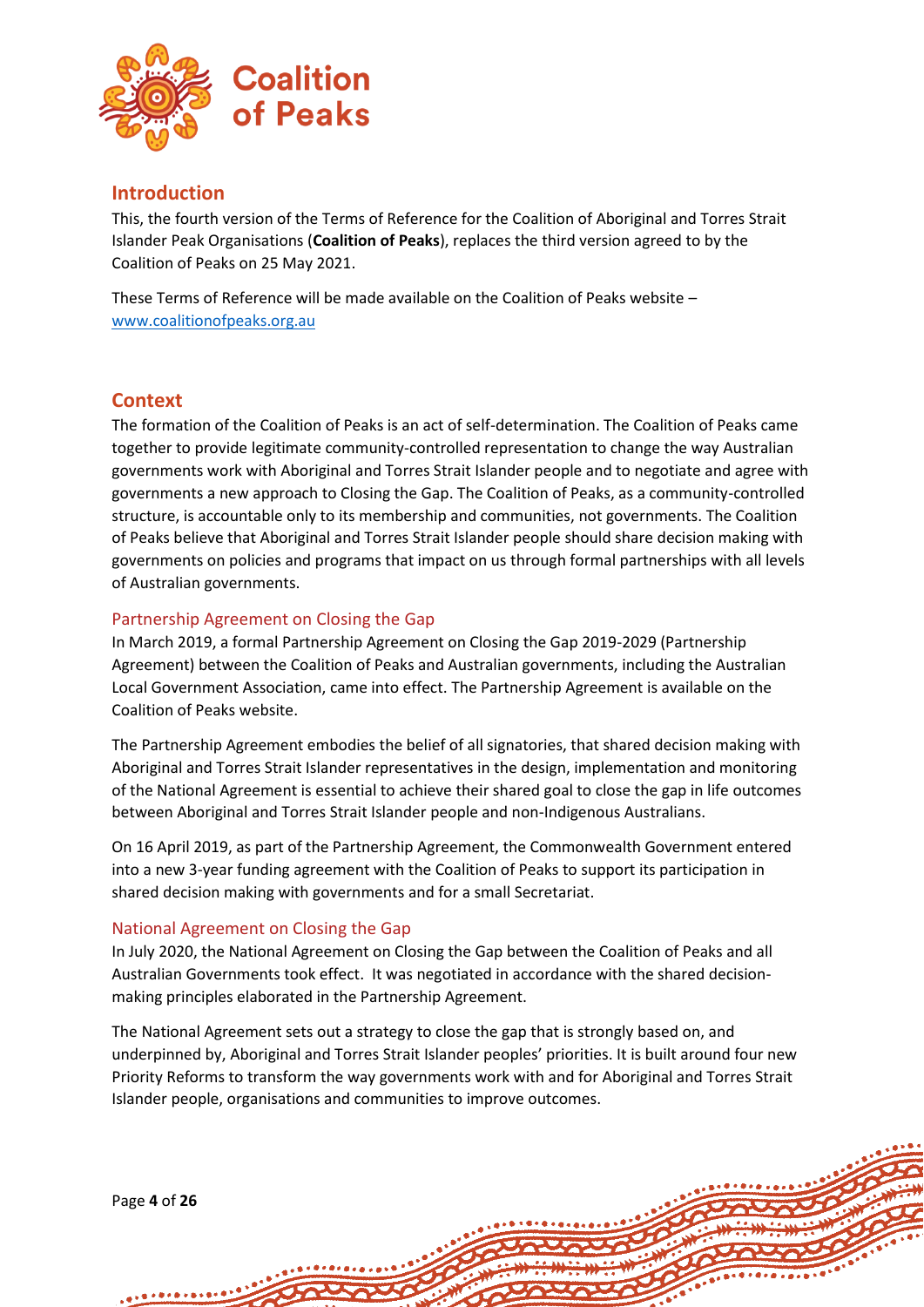

## <span id="page-4-0"></span>Governance Structure

The Coalition of Peaks is a representative body comprised of Aboriginal and Torres Strait Islander peak organisations. It is not incorporated and has no governing board or office holders.

Decisions in relation to policy, strategy, and governance of the Coalition of Peaks will be made by the Coalition of Peaks. Further details regarding decision-making of the Coalition of Peaks are provided below.

## <span id="page-4-1"></span>Our Authority

The Coalition of Peaks' authority is derived from our extensive membership base of Aboriginal and Torres Strait Islander community-controlled organisations with their generations of commitment to advancing the interests of, and delivering services to, Aboriginal and Torres Strait Islander people.

In December 2018, the Council of Australian Governments (COAG, now Australian Governments), recognising the authority of the Coalition of Peaks, agreed to establish a formal partnership with Aboriginal and Torres Strait Islander representatives. In 2019 the formal Partnership Agreement on Closing the Gap, with drafting led by the Coalition of Peaks, was signed by all Governments. The Partnership Agreement established shared governance Closing the Gap between the Coalition of Peaks and Governments.

## <span id="page-4-2"></span>**Principles**

All Members of the Coalition of Peaks will exercise their responsibilities having regard to their commitment to the following principles:

- As the collective voice of our Member organisations, we are informed by our Members and regularly engage our membership base to ensure we reflect their views on issues of importance to them.
- Aboriginal people have survived and thrived for at least 65,000 years on this Continent. Everything we do must be focused on maintaining and strengthening our peoples' unique status and cultures.
- Racial discrimination, racism and racial bias are the greatest threats to the successful implementation of the National Agreement and must be confronted and eliminated.
- Aboriginal and Torres Strait Islander peoples are the key agents of change in Closing the Gap and must be granted agency in the development and implementation of policies and programs that impact on their lives; and
- If the objectives of the Partnership Agreement on Closing the Gap are to be achieved, representatives of Aboriginal and Torres Strait Islander peoples must act together on a unified basis to engage with governments and support one another to the maximum extent possible.

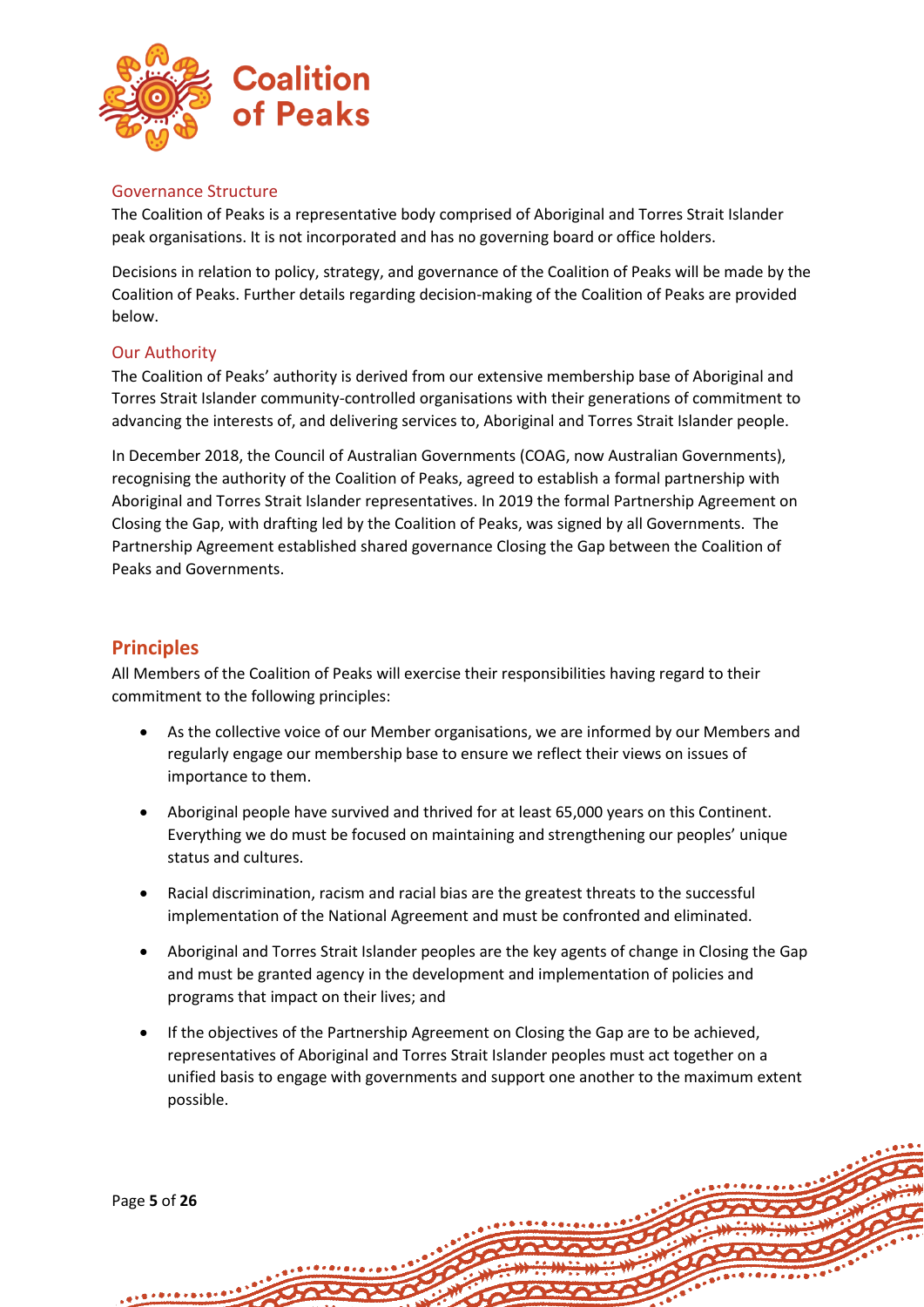

## <span id="page-5-0"></span>**Goal/objectives**

The goal of the Coalition of Peaks is to bring together the voices, expertise and experiences of the Aboriginal and Torres Strait Islander community-controlled sectors and provide legitimate community-controlled representation to the partnership with Australian governments on Closing the Gap to improve the life outcomes of our people by:

- sharing decisions with governments on policies and programs impacting Aboriginal and Torres Strait Islander people
- protecting and promoting the status Aboriginal and Torres Strait Islander peoples as First Peoples of Australia, with distinct cultures and languages, as part of Closing the Gap
- ensuring the shared decisions with governments are informed by the needs and experiences of Aboriginal and Torres Strait Islander communities, community-controlled organisations and peoples
- driving increased accountability of all governments for the commitments in the National Agreement on Closing the Gap.

The objectives of the Coalition of Peaks are to:

- 1. Change the way Australian governments work with Aboriginal and Torres Strait Islander people, organisations and communities on Closing the Gap through partnerships based on our right to self-determination, shared decision-making and equal participation.
- 2. Strengthen and build the Aboriginal and Torres Strait Islander community-controlled sector to provided a greater proportion of the service to our people.
- 3. Pursue the rights of Aboriginal and Torres Strait Islander people, organisations, and communities to have access to all relevant data and information.

## <span id="page-5-1"></span>**Membership eligibility**

The following organisations are eligible to become members of the Coalition of Peaks:

- 1. Peak bodies as defined below.
- 2. State and Territory coalitions of Peak bodies as defined below.
- 3. Organisations which become members of the State and Territory coalitions, provided they are either a peak body, an independent statutory authority or a significant Aboriginal and Torres Strait Islander community-controlled organisation as defined.
- 4. Independent statutory authorities as defined below.
- 5. Other significant Aboriginal and Torres Strait Islander Community-Controlled Organisations as defined below.

NB: An eligible organisation in a state or territory is not required to become a member of a state or territory coalition of Peak bodies to be considered for membership of the Coalition of Peaks.

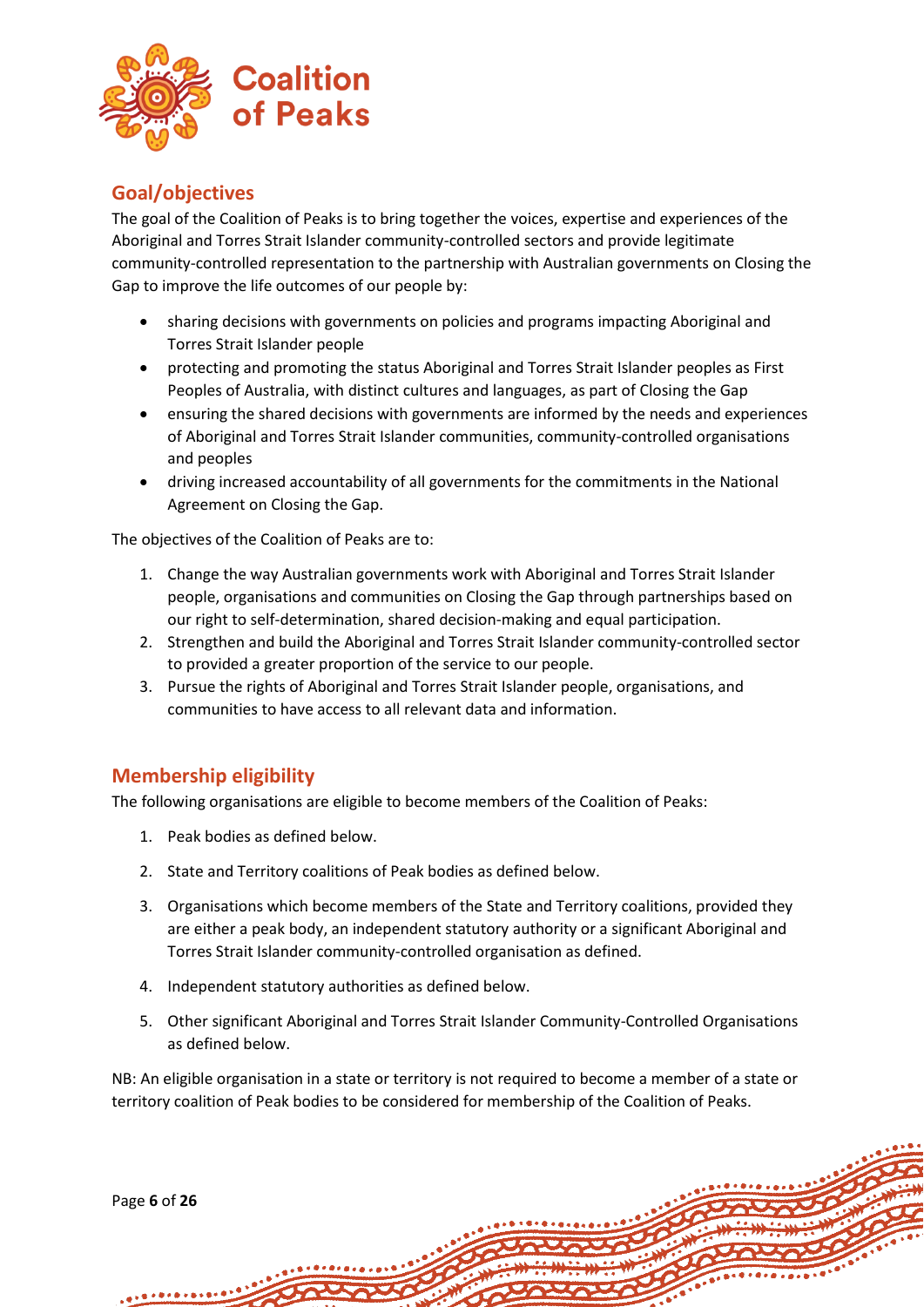

## <span id="page-6-0"></span>**Membership**

Members of the Coalition of Peaks are representative of Aboriginal and Torres Strait Islander people's interests in Closing the Gap as they are directly involved in the delivery and monitoring of services to their communities and families across Australia.

A Member should:

- 1. have a governing board or council (or equivalent) elected by Aboriginal and Torres Strait Islander communities and/or organisations and which is accountable to that Member; and
- 2. support the vision for a genuine partnership between Aboriginal and Torres Strait Islander peoples and Australian Governments in developing and implementing the National Agreement.

An Aboriginal and Torres Strait Islander peak organisation may apply to become a Member of the Coalition of Peaks. Applications must be submitted to the Secretariat using the form at Schedule 3 and available on the Coalition of Peaks website.

Following receipt of a completed membership application form, the Coalition of Peaks will decide whether to allow the applicant to join the Coalition of Peaks as a Member. In making decisions on applications for membership the Coalition of Peaks may decide to be flexible if not all requirements are strictly met by an applicant and will consider the best interests of all Coalition Members including the need for unity and the need to achieve the objectives of the Coalition of Peaks.

Where an application is submitted by an Aboriginal and/or Torres Strait Islander organisation from a state or territory, it must be sponsored by the relevant Jurisdictional Peak body or Coalition of Peaks within the jurisdiction.

When the relevant jurisdictional peak or coalition refuses to sponsor an application from an eligible applicant, the reason/s for that refusal must be provided to the Coalition of Peaks.

Where a jurisdictional peak or coalition has indicated their members are part of their nomination or membership, the respective organisations are not required to apply to become a member of the Coalition of Peaks to be classified as a member. However, confirmation of this arrangement is required in writing from the jurisdictional peak or coalition to ensure these organisations meet the eligibility requirements.

## <span id="page-6-1"></span>Community-Controlled Organisations

Clause 44 of the National Agreement defines an Aboriginal and/or Torres Strait Islander Community-Controlled organisation as one that delivers services, including land and resource management, that builds the strength and empowerment of Aboriginal and Torres Strait Islander communities and people and is:

- a. incorporated under relevant legislation and not-for-profit
- b. controlled and operated by Aboriginal and Torres Strait Islander people
- c. connected to the community, or communities, in which they deliver services governed by a majority Aboriginal and Torres Strait Islander governing body.

Page **7** of **26**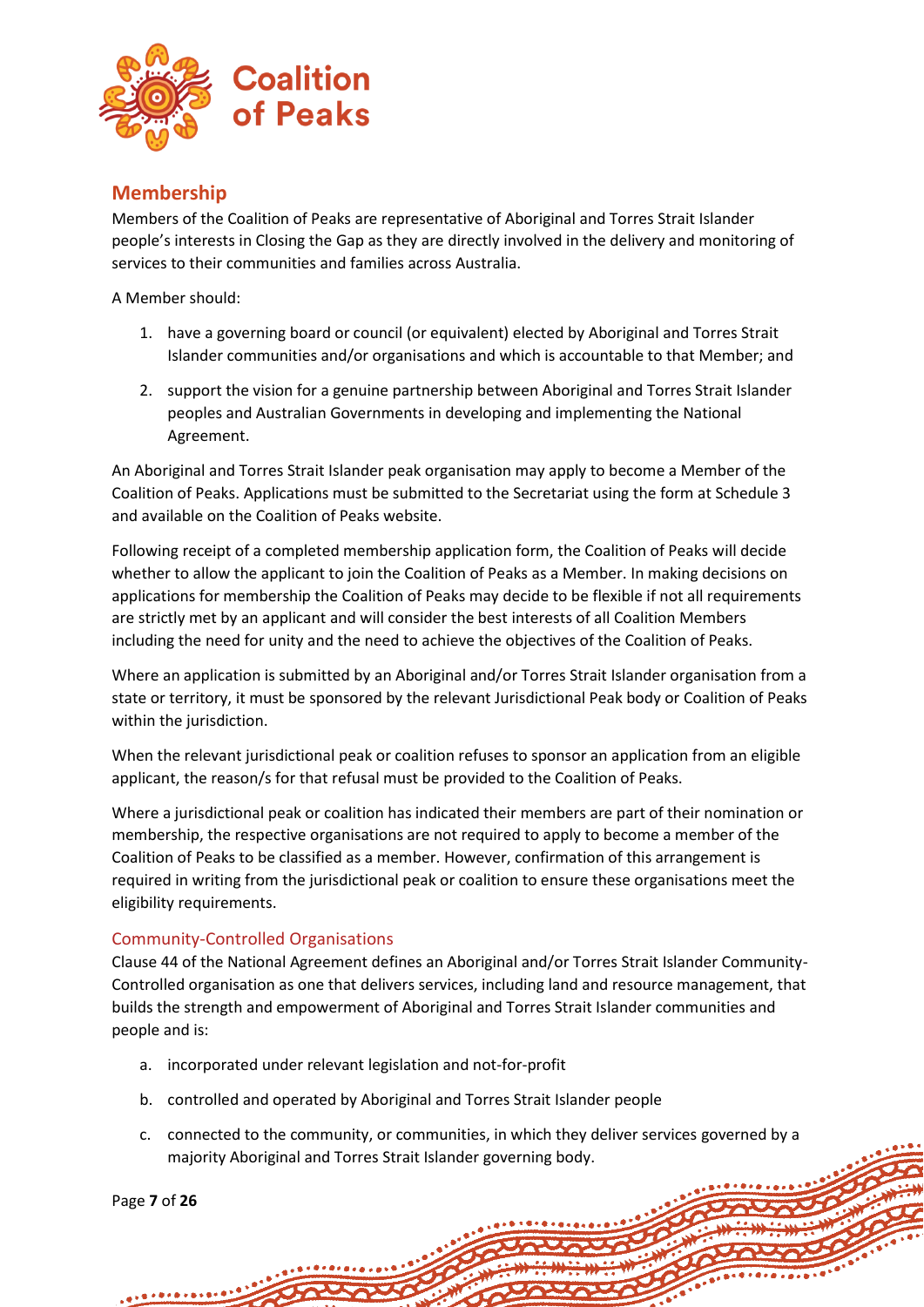

## <span id="page-7-0"></span>Peak Bodies

Aboriginal and/or Torres Strait Islander Peak Bodies deliver services to their Aboriginal and/or Torres Strait Islander Community-Controlled member organisations and are:

- a. incorporated under relevant legislation and not-for-profit
- b. controlled and operated by Aboriginal and Torres Strait Islander people
- c. connected to the community-controlled organisations for whom they deliver services governed by a majority Aboriginal and Torres Strait Islander governing body.

## <span id="page-7-1"></span>State/Territory Coalitions of Peak and Other Bodies

Coalitions are formed when Aboriginal and/or Torres Strait Islander Peak bodies and other significant organisations and independent statutory authorities come together to form a Coalition or consortium within their jurisdictions to work with state and territory governments to progress issues relevant to policies and programs which impact on Aboriginal and Torres Strait Islander people, including implementing the National Agreement within their jurisdictions.

Such Coalitions are eligible to become members of the Coalition of Peaks.

### <span id="page-7-2"></span>Independent Statutory Authorities

An Independent Aboriginal and/or Torres Strait Islander statutory authority delivers services, including land and resource management, that builds the strength and empowerment of Aboriginal and Torres Strait Islander communities and people and is:

- a. established under relevant legislation and not-for-profit
- b. able to make decisions independent of government
- c. connected to the community, or communities, in which they deliver services governed by a majority Aboriginal and Torres Strait Islander governing body.

<span id="page-7-3"></span>Other Significant Aboriginal and Torres Strait Islander community-controlled organisations Significant Aboriginal and Torres Strait Islander community-controlled organisations are those organisations assessed by the Coalition of Peaks as having a significant interest in, and being capable of making an important contribution to the Coalition of Peaks objectives, and which are:

- a. incorporated under relevant legislation and not-for-profit
- b. controlled and operated by Aboriginal and Torres Strait Islander people
- c. connected to the community, or communities, in which they deliver services and governed by a majority Aboriginal and Torres Strait Islander governing body.

## <span id="page-7-4"></span>**Lead Convener**

## <span id="page-7-5"></span>Appointment of Lead Convener

The Members shall appoint a Lead Convener.

Page **8** of **26**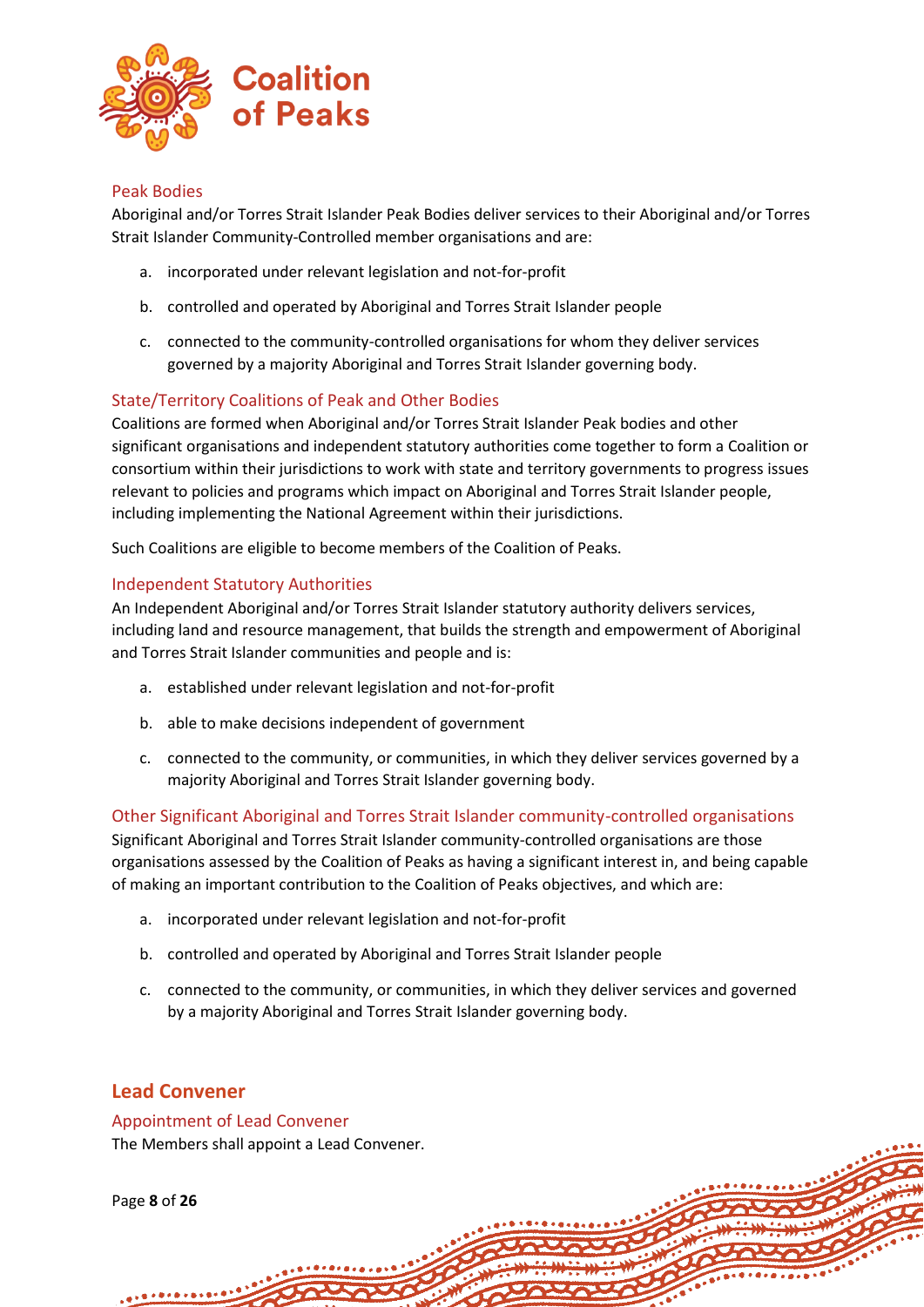

The Lead Convener must be a senior Aboriginal or Torres Strait Islander representative (such as a CEO or Board member) of a Member.

## <span id="page-8-0"></span>Primary Roles of Lead Convener

The primary roles of the Lead Convener are:

- 1. To be the authorised signatory to agreements with governments, including funding agreements, on behalf of the Coalition of Peaks upon the endorsement of the Coalition of Peaks.
- 2. To be responsible for administering any funding arrangement on behalf of the Coalition of Peaks.
- 3. To convene meetings of the Coalition of Peaks.
- 4. To prepare agendas for each meeting of the Coalition of Peaks, to ensure that background papers are provided within agreed timeframes on key agenda items and to distribute the minutes of previous meetings.
- 5. To chair each meeting of the Coalition of Peaks, to support discussions at the meetings and ensure that all representatives of Members have an opportunity to present the Members' points of view on agenda items.
- 6. Ensure that agenda papers to be considered at Joint Council and Partnership Working Group meetings are considered by the Coalition of Peaks and positions are agreed before each meeting.

## <span id="page-8-1"></span>Term of appointment of Lead Convener

The Lead Convener holds office for a period of two years with no restriction on the number of terms a person can serve. For transitional purposes, the term of the current Lead Convener expires in May 2023, four years after the Coalition of Peaks was first established.

Should a Lead Convener retire, step down or become unable to complete their term, then another Representative of a Member will be appointed as Lead Convener by the Members at the next meeting of the Coalition of Peaks.

#### <span id="page-8-2"></span>Appointment of Assistant Convener

From time to time, the Lead Convener may appoint an Assistant Convener to assist them with their duties in relation to convening meetings of the Coalition of Peaks and to chairing meetings if the Convener is unable to attend.

An Assistant Convener must be a representative of a Member and cannot be from the same Member as the Lead Convener.

## <span id="page-8-3"></span>**Decision-making**

#### <span id="page-8-4"></span>Approach to decision-making

The Coalition of Peaks supports a respectful, consensus-first approach to decision making. Members must try to reach consensus, that is, general agreement on issues, and all decisions must further the

Page **9** of **26**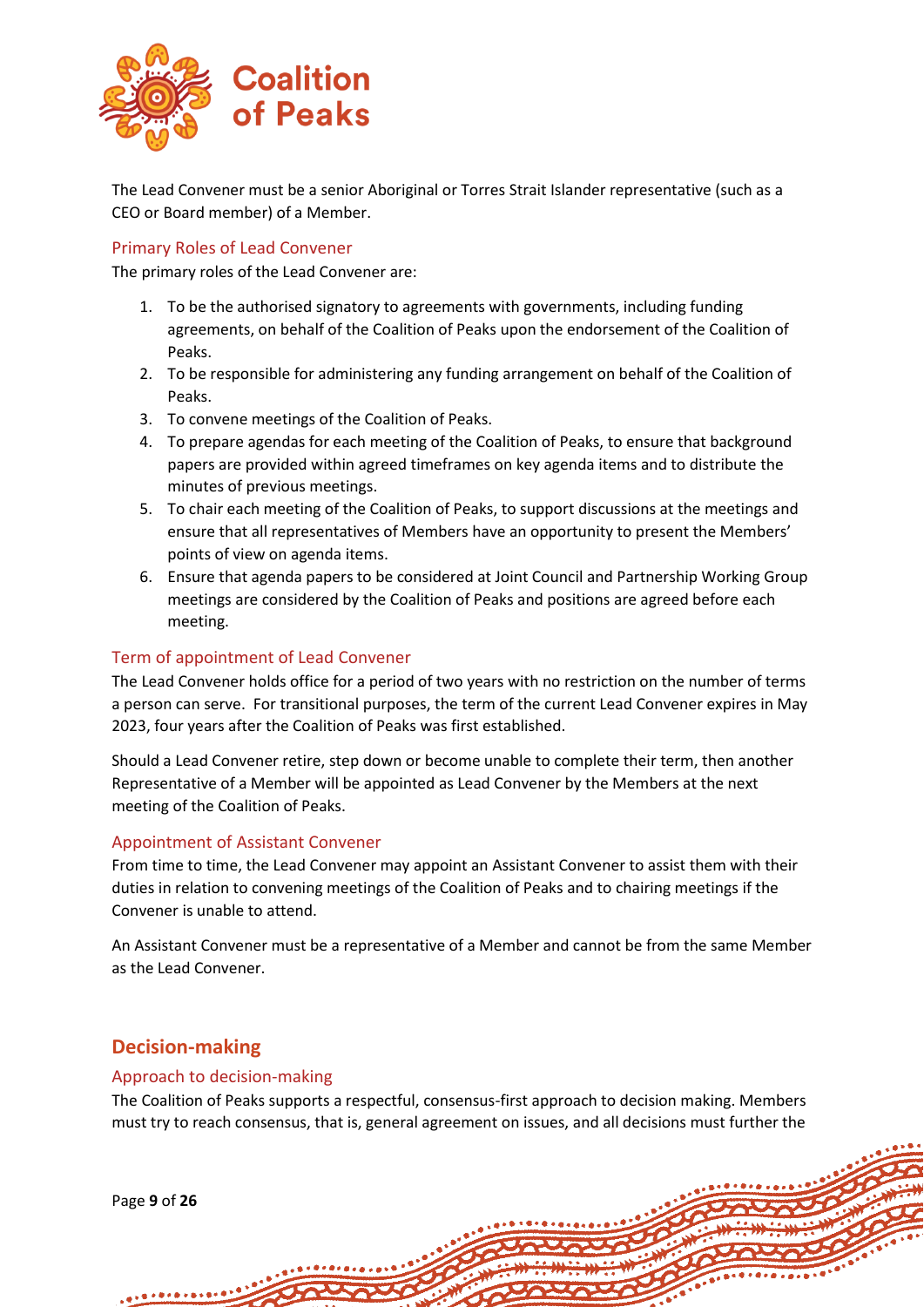

principles and objectives of the Coalition of Peaks. The consensus-first approach requires Members to:

- generate proposals by collaboration;
- identify any questions or concerns about proposals;
- consider modifying proposals if that will achieve consensus; and
- make good faith attempts to reach full agreement, even if this is not always achievable.

To support the Coalition of Peaks' work and decision-making at meetings, Members commit to providing timely, out-of-session feedback on key documents.

### <span id="page-9-0"></span>Decision-making on certain matters

Decisions on the following matters shall be made by the Members at meetings of the Coalition of Peaks:

- Changes to the Partnership Agreement on Closing the Gap
- Changes the National Agreement on Closing the Gap
- Coalition of Peaks membership applications
- Appointing the Lead Convener
- Approving any funding arrangements
- Changes to the Terms of Reference

Members commit to a consensus-first approach to decision-making on these matters. If consensus on a proposal is not reached, then a vote will be held. States and Territories will be allowed one vote each. National Members will have one vote each. For a proposal to pass it must be approved by a majority of Members based on the voting structure as described.

#### <span id="page-9-1"></span>Decisions on other matters

Decisions on all other matters will be made by Members facilitated by the Lead Convener or Assistant Convener and following the Coalition of Peaks' approach to decision-making.

## <span id="page-9-2"></span>**Meetings**

The Lead Convener is responsible for convening fortnightly meetings of the Coalition of Peaks, including an agenda, any meeting papers and outcomes. The Secretariat is responsible for arranging and facilitating these meetings, including any meeting papers and outcomes.

The Peaks may require that papers are circulated a set period in advance and outcomes are circulated within a set period of the meeting.

The Lead Convener may convene extraordinary meetings of the Coalition of Peaks if required to consider significant, detailed or complex matters that cannot be dealt with in a fortnightly meeting. The Lead Convener is responsible for an agenda and any meetings papers and outcomes for extraordinary meetings.

Meetings of the Coalition of Peaks may be by teleconference, videoconference or in person.

Page **10** of **26**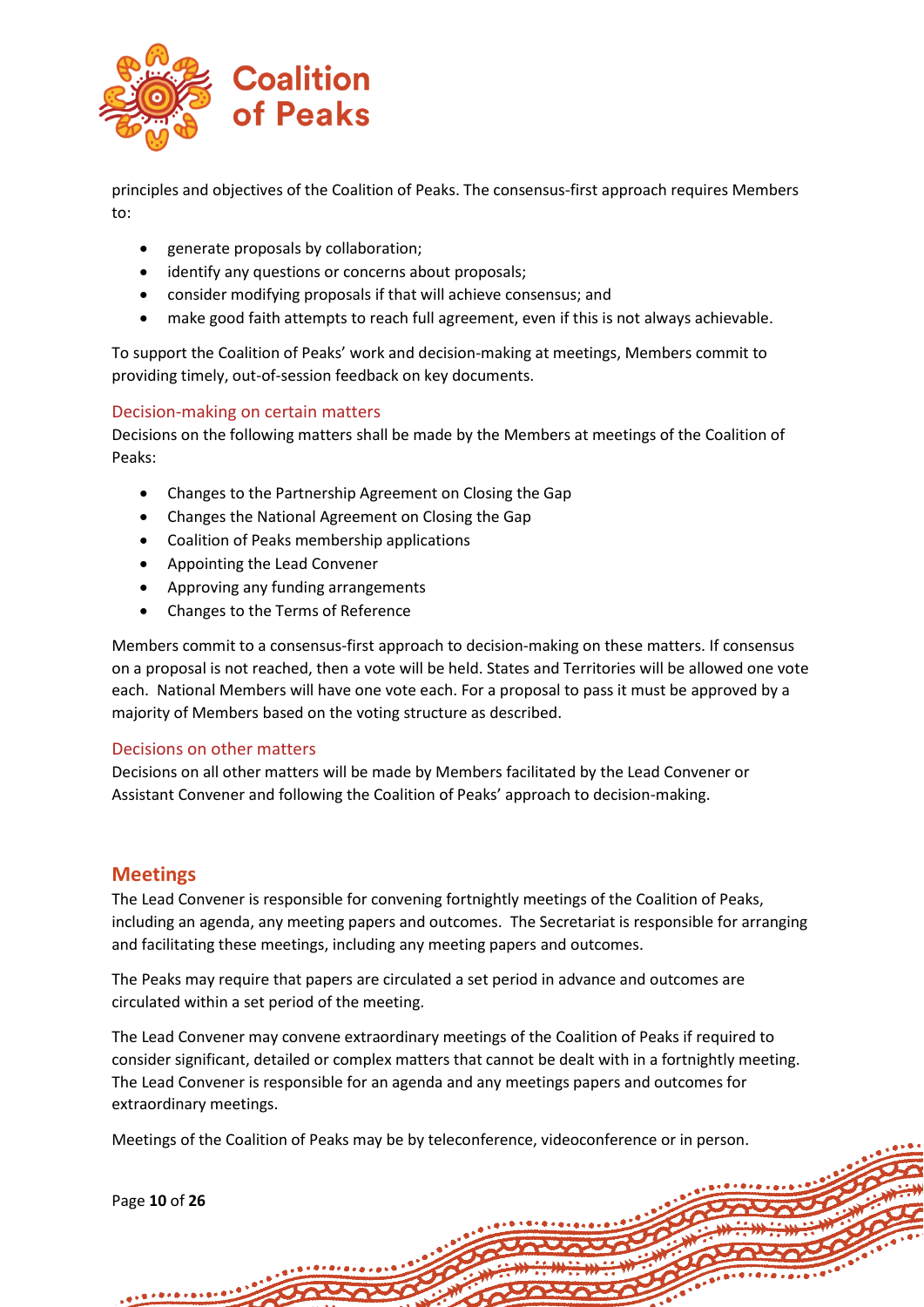

The Lead Convener will conduct a roll-call of all attendees at the start of each meeting. The meeting may be audio or video-recorded, but participants will be told at the start of the meeting when this is proposed.

Meeting outcomes are available on the members portal of the Coalition of Peaks website.

## <span id="page-10-0"></span>Member representation at meetings

Each Member is required to nominate a senior Aboriginal or Torres Strait Islander representative to participate in meetings and decision making of the Coalition of Peaks (a Representative). Typically, Representatives will be either a senior office holder such as a Board member or the CEO of a Member.

Representatives must be nominated by the office holders (or similar) of the Member. Representatives should be nominated for a minimum of 12 months to assist continuity. Nominations must be provided to the Lead Convener in writing. Members should advise the Lead Convener as soon as possible of any change to their Representative.

The Secretariat will maintain a list of all Representatives.

### <span id="page-10-1"></span>Other attendees

If a Member wishes to have their Representative accompanied to a meeting by another person such as an adviser, staff member or colleague then they should notify the Lead Convener before the meeting.

Secretariat staff will attend all meetings.

#### <span id="page-10-2"></span>Conduct of meetings

Representatives are expected to participate in every meeting of the Coalition of Peaks.

Meeting participants may use information received in meetings, but neither the identity nor the affiliation of the speaker, nor that of any other participant, may be revealed (the Chatham House Rule). Members are permitted to discuss or express a view on the agreed outcomes of a meeting of the Coalition of Peaks.

Any item on a meeting agenda not dealt with during a meeting may be deferred to a subsequent meeting. The same decision-making requirements apply to decisions put to email as exist for decisions in face-to-face, videoconference and teleconference meetings.

## <span id="page-10-3"></span>**Representatives at meetings of the Joint Council on Closing the Gap and its Partnership Working Group**

#### <span id="page-10-4"></span>Representatives on the Joint Council on Closing the Gap

At all meetings of the Joint Council on Closing the Gap, established under the Partnership Agreement, the Coalition of Peaks will be represented by 12 elected Aboriginal or Torres Strait Islander representatives of the Members.

Page **11** of **26**  $0.1010101010$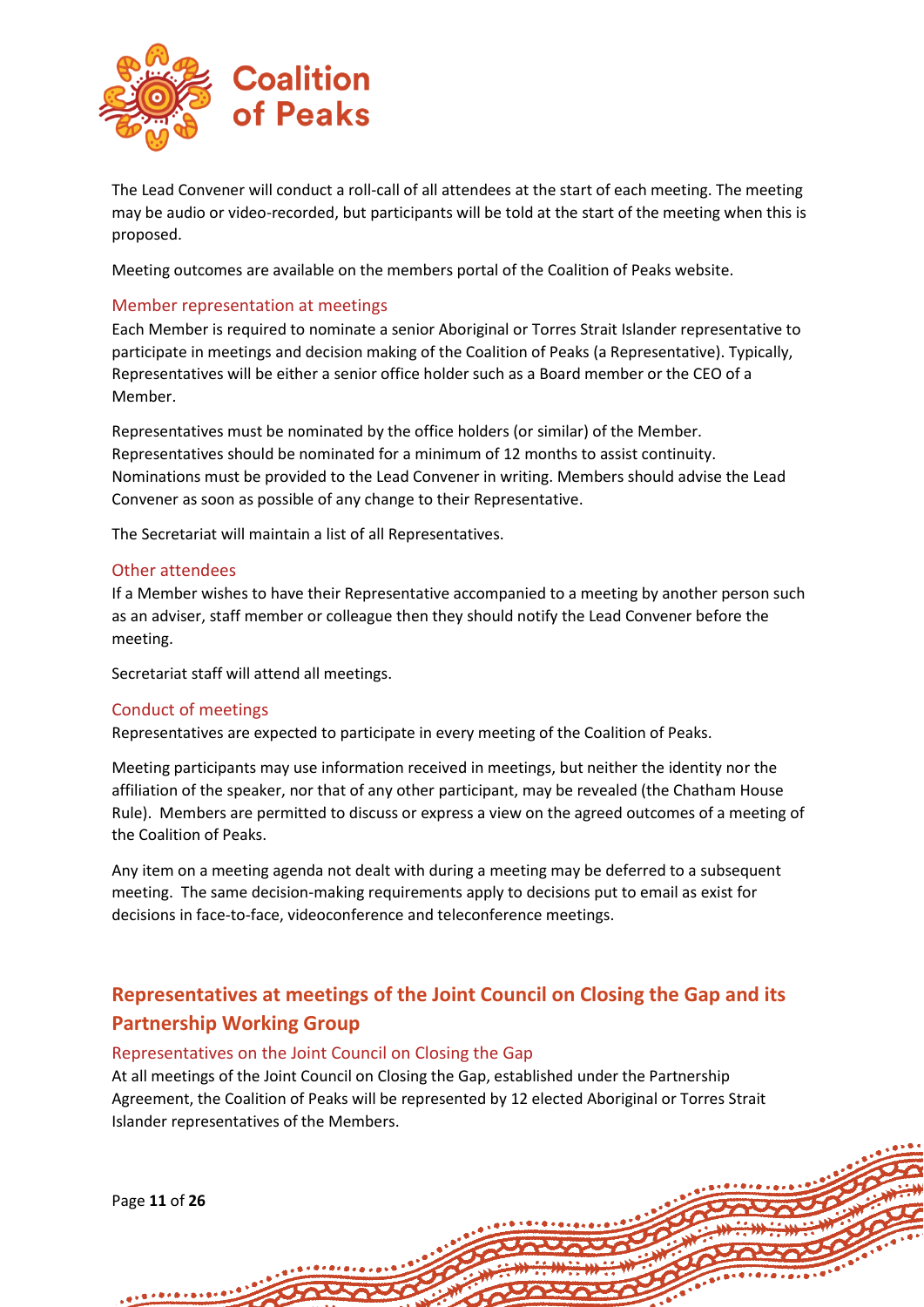

The Coalition of Peaks has agreed to terms of reference to be followed for electing its 12 representatives which are at Schedule A.

The Lead Convener will confirm the attendance of representatives prior to meetings of the Joint Council. If a representative is unable to attend a meeting of the Joint Council, then the Lead Convener will nominate an alternative representative, in consultation with the Coalition of Peaks.

Terms of Reference for the conduct of the Joint Council is agreed by its members.

## <span id="page-11-0"></span>Partnership Working Group

At the preceding fortnightly teleconference of the Coalition of Peaks, the Lead Convener will confirm which representatives will attend the next Partnership Working Group meeting.

Terms of Reference for the Partnership Working Group is agreed by its members.

Conduct at Joint Council and Partnership Working Group meetings

Prior to meetings of the Joint Council and Partnership Working Group, the Coalition of Peaks will consider the agendas and determine its position on key issues to be resolved.

Representatives who attend Joint Council and Partnership Working Group meetings agree they will represent the positions taken and decisions made by the Coalition of Peaks.

### <span id="page-11-1"></span>**Observers**

Representatives may seek permission from the Coalition of Peaks to allow an observer from their Member to attend a Joint Council or Partnership Working Group meeting. That permission must be sought at a meeting of the Coalition of Peaks. Members should obtain a copy of the Coalition of Peaks' policy on the role and responsibilities of observers from the members portal before they request permission for observers to attend a meeting. Observers must comply with that policy.

## <span id="page-11-2"></span>**Reimbursement for Attendance at Meetings**

Representatives may seek reimbursement for their travel and accommodation expenses to attend meetings of the Coalition of Peaks, Joint Council and Partnership Working Group in accordance with the Coalition of Peaks Reimbursement Policy which can be obtained on request from the Secretariat and is available on the members portal.

## <span id="page-11-3"></span>**Code of Conduct**

## <span id="page-11-4"></span>Observing the Terms of Reference

Members must be committed to observing these Terms of Reference, as updated from time to time, and ensuring that their representatives will do so too.

All Members and their Representatives will:

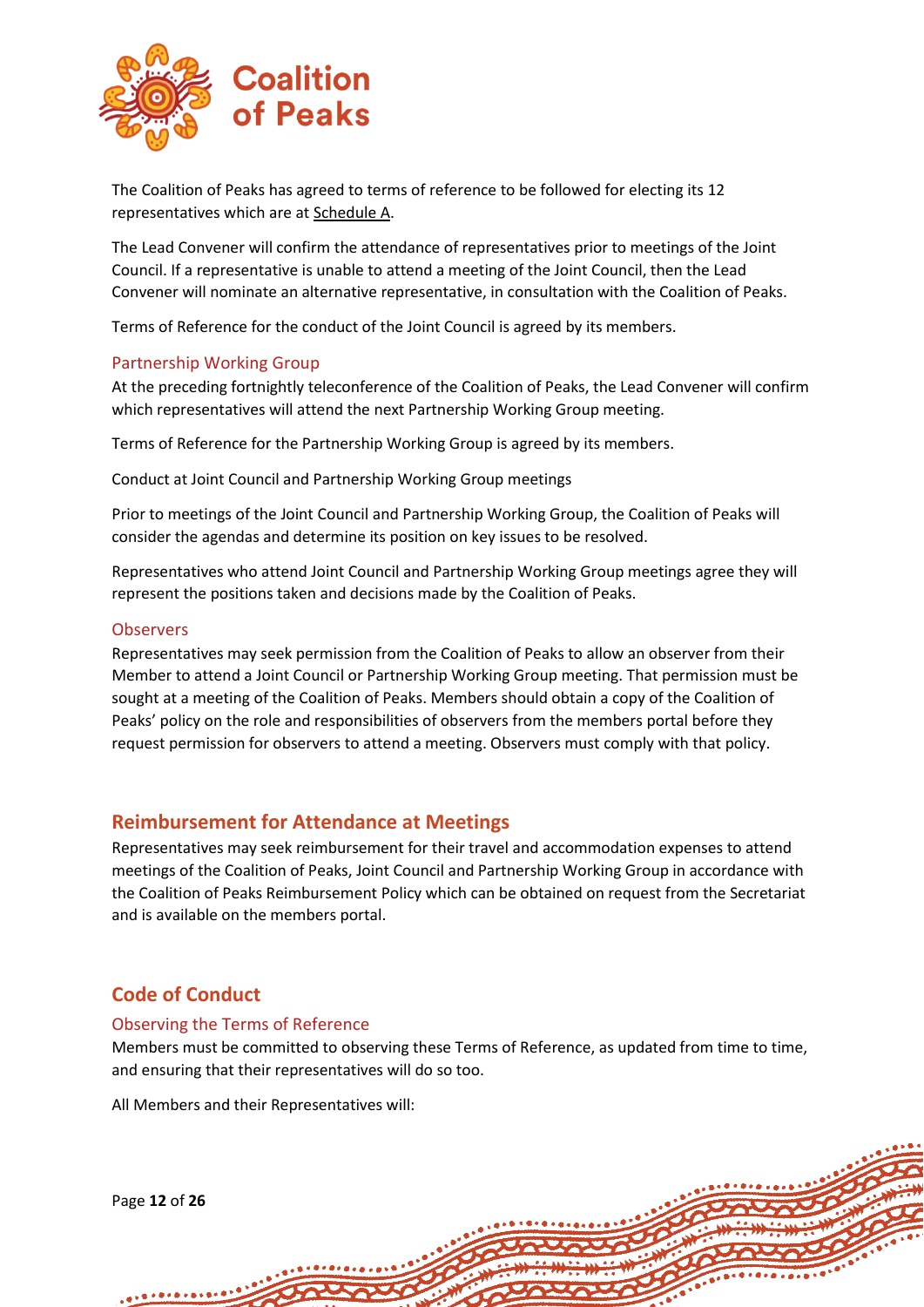

- a) act in good faith and support the principles and objectives of the Coalition of Peaks;
- b) contribute to discussions and make decisions and take actions agreed at meetings of the Coalition of Peaks;
- c) act with respect and professionalism at meetings, in correspondence and when engaging with the media;
- d) facilitate an environment where all voices are heard; and
- e) seek to make decisions by consensus.

## <span id="page-12-0"></span>Conflicts of Interest

Representatives participating in decisions being made, or about to be made, by the Coalition of Peaks must declare beforehand any potential conflicts of interest that they, or the Member that nominated them, may have.

A potential conflict of interest arises when a decision made by the Coalition of Peaks:

- a) may result in a personal advantage for a Representative or their immediate family; or
- b) may benefit (financial or otherwise) the Member or their Representative; or
- c) may result in a conflict with another role, such as employment, which is held by the Representative.

Representatives who are uncertain whether they or their Member organisation has a potential conflict of interest must promptly notify the Lead Convener. The Lead Convener may seek independent advice as to whether a potential conflict of interest exists and how any such conflict should be managed.

If the Coalition of Peaks decides that the conflict is a material one, the Representative involved, and their Member will be required to absent themselves altogether from the decision-making process.

## <span id="page-12-1"></span>Confidential Information

Members and their Representatives may occasionally receive confidential information in their role as Member Representatives (such as a person's CV or confidential information provided by governments). It is their responsibility to ensure that the information remains confidential and is only used for its intended purpose.

## <span id="page-12-2"></span>Consequences of Breach

If this Code of Conduct is breached, the Coalition of Peaks will decide what action needs to be taken.

## <span id="page-12-3"></span>**Media and communications**

The Lead Convener is responsible for coordinating media and public communications on behalf of the Coalition of Peaks.  The Secretariat will maintain a roster of Coalition of Peaks spokespersons drawn from Members, including the Lead Convener.  

Coalition of Peaks spokespersons speak on behalf of the Coalition of Peaks and public comments should reflect the policy of, and decisions made by, the Coalition of Peaks.  In these circumstances, spokespersons are not speaking on behalf of their Member organisation. 

Page **13** of **26**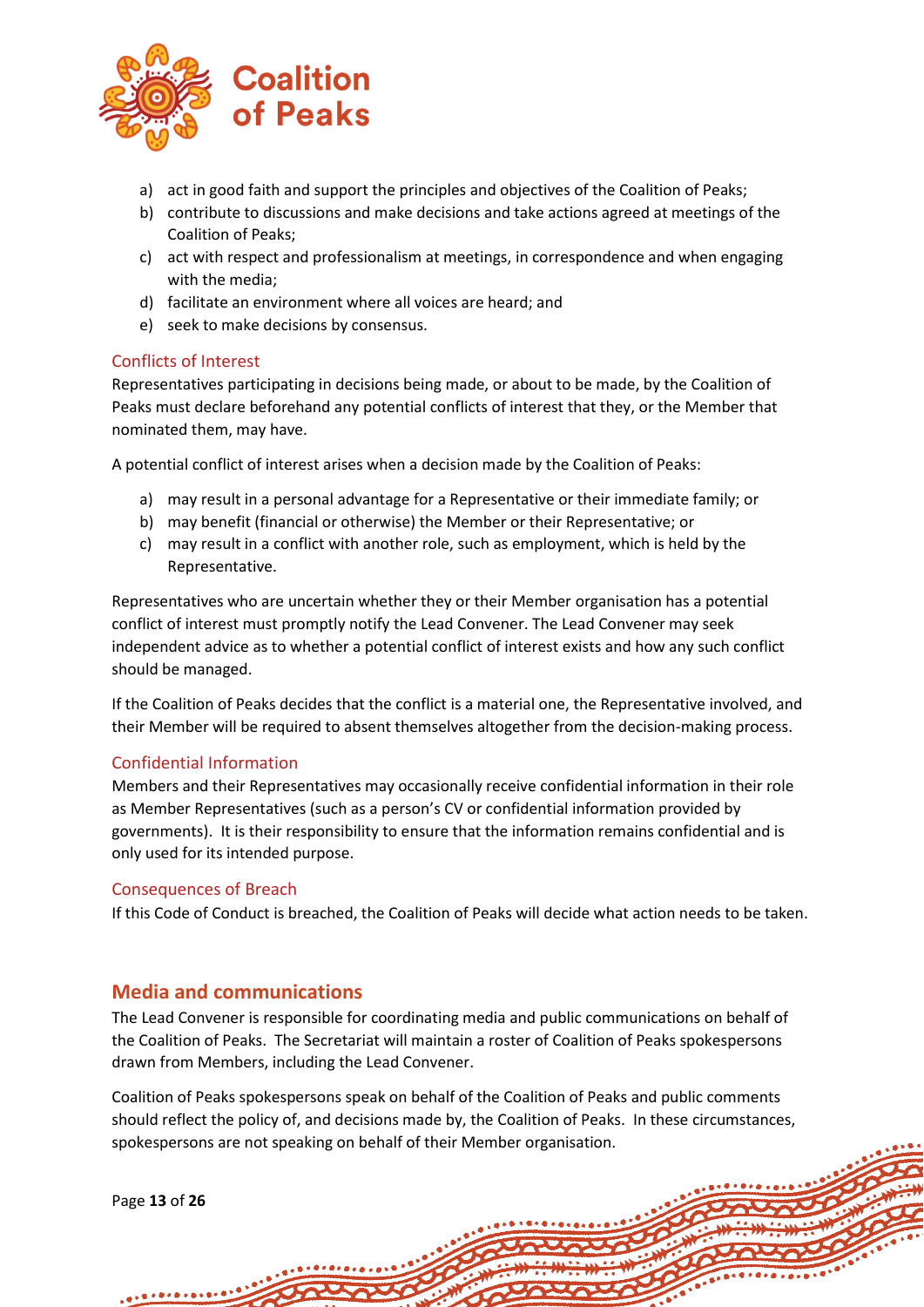

Where a media request in relation to a particular subject matter is relevant to a Member with expertise on that subject matter, the Secretariat should offer the request to that Member's representative first or seek advice from that Member on specific policy points.

## <span id="page-13-0"></span>**Coalition of Peaks Policy & Secretariat Team**

The Secretariat will be located within the same Member organisation as the Lead Convener, unless otherwise requested by the Lead Convener, or their Member, or as decided by the Coalition of Peaks.

The current Secretariat for the Coalition of Peaks will be hosted by NACCHO for the term of the current funding agreement.

The Head of the Secretariat will be a person agreed to by the Coalition of Peaks. The Lead Convener will appoint any other Secretariat staff based on advice of an agreed panel of Coalition of Peaks Member Representatives. Priority is to be given to recruiting Aboriginal and Torres Strait Islander staff.

The current Secretariat's staff will be contracted by NACCHO. All Secretariat staff are required to build positive relationships with all Representatives of the Member organisations and implement the decisions of the Coalition of Peaks.

The key functions of the Secretariat are to:

- support the Coalition of Peaks and its Members in the implementation of the National Agreement on Closing the Gap, and ongoing monitoring;
- support the work of the Lead Convener;
- develop policy and agenda papers to support reaching agreement with Australian Governments on changes to the Partnership Agreement and the National Agreement and other matters arising from those agreements;
- develop policy and agenda papers for consideration by the Coalition of Peaks that support reaching agreement with Australian Governments at Joint Council and Partnership Working Group meetings;
- facilitate engagement materials for Members and those they represent that build understanding of the National Agreement ;
- maintain and update public material on the roles and responsibilities and progress of the Coalition of Peaks, including the Terms of Reference; and
- organise meetings of the Coalition of Peaks including distributing invitations, agendas, papers and minutes.

## <span id="page-13-1"></span>**Disputes**

Any dispute arising out of or in connection with these Terms of Reference must be advised to the Lead Convener.

Page **14** of **26**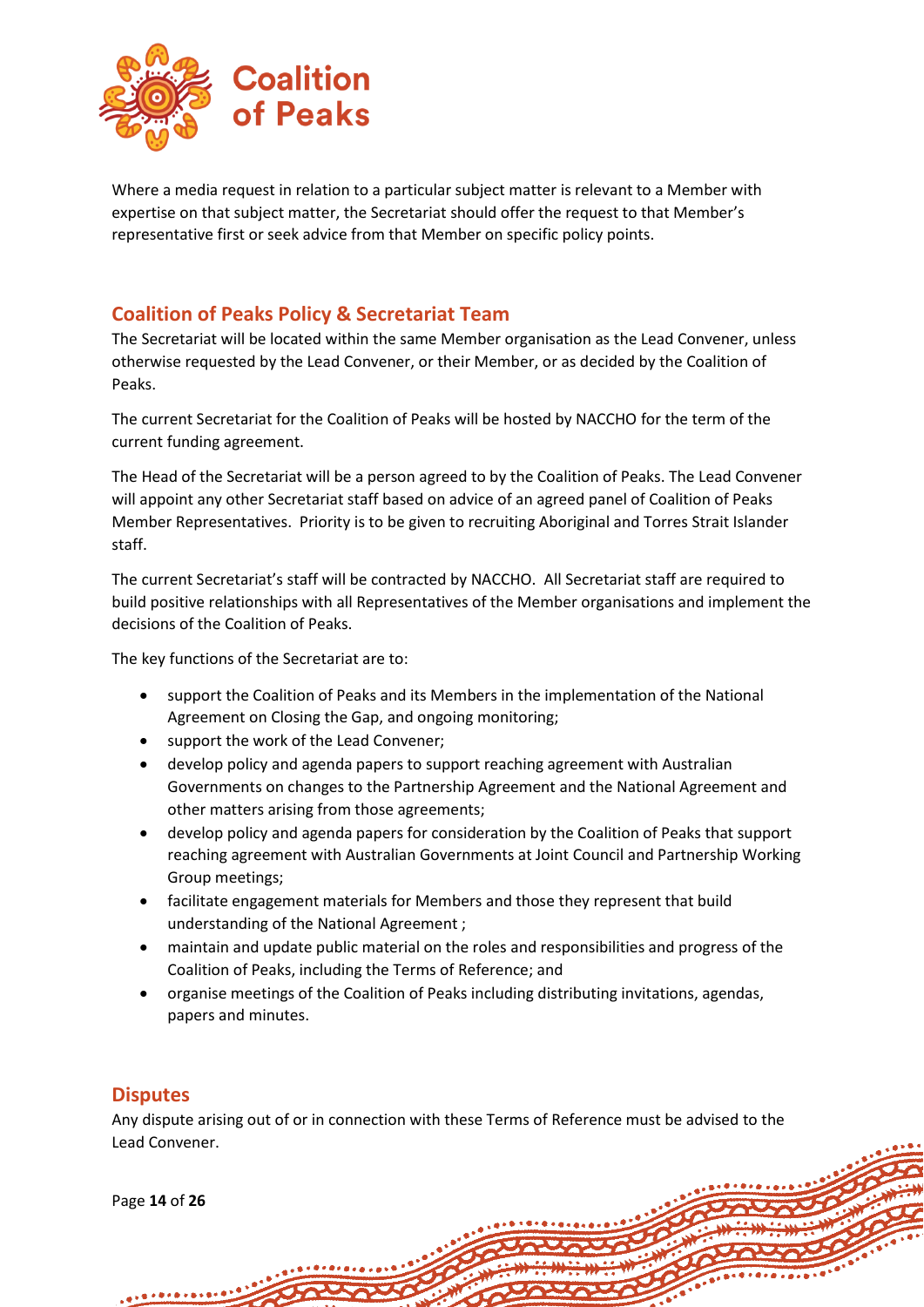

Disputing parties must first attempt to resolve the dispute themselves.

If the dispute is not resolved within 30 days of the Lead Convener being advised of the dispute then the Lead Convener will decide whether to refer the dispute to the Coalition of Peaks for a decision, or whether to refer the disputing parties to the Australian Mediation Association (AMA) for mediation.

Parties will have the opportunity to make submissions to the Coalition of Peaks before a decision is made.

## <span id="page-14-0"></span>**Review**

Changes to the Terms of Reference must be agreed by the Coalition of Peaks. The Terms of Reference will be reviewed by the Coalition of Peaks in February each year. Updates to the Terms of Reference may also occur as needed.

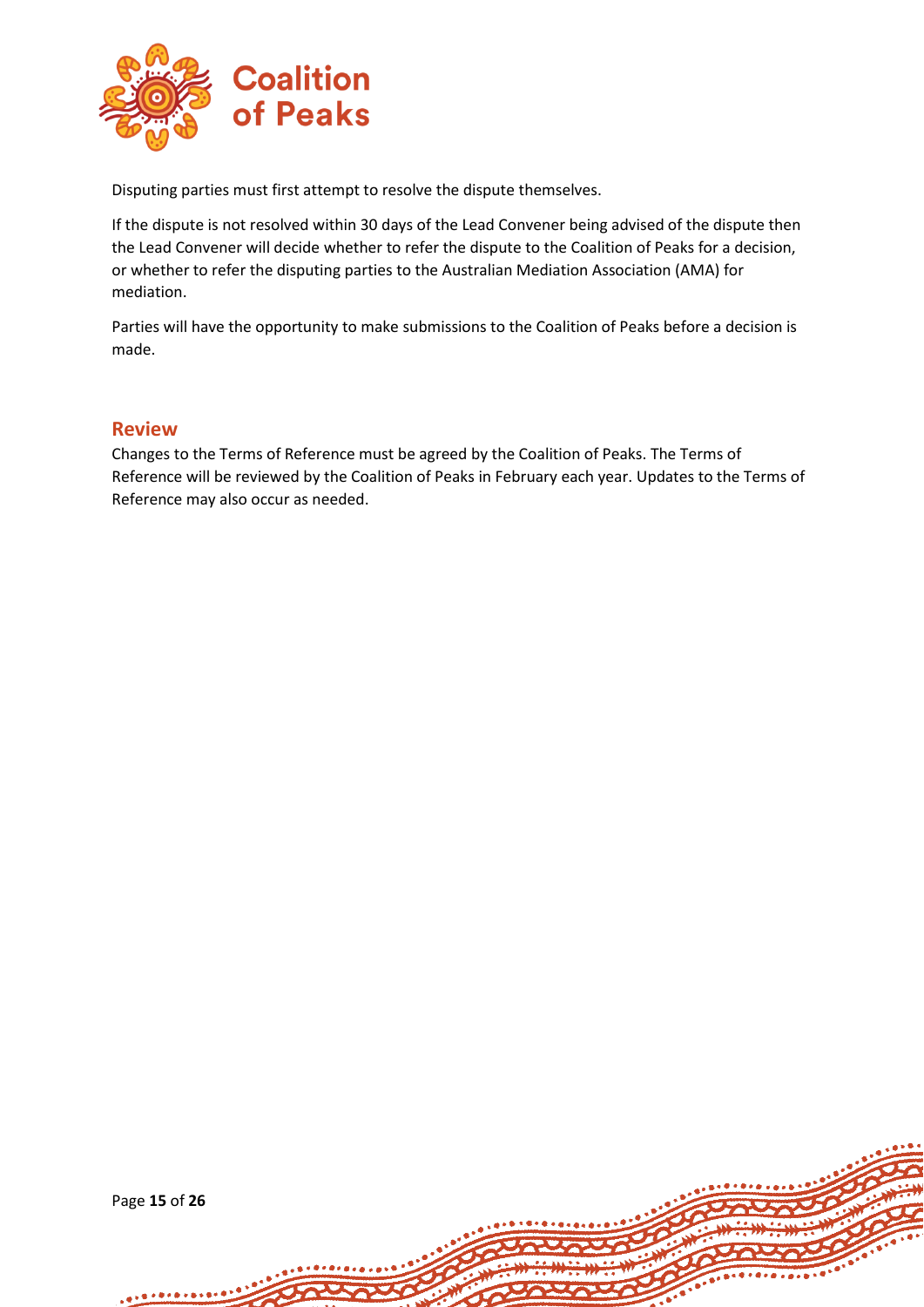

# <span id="page-15-0"></span>**SCHEDULE A: Coalition of Aboriginal and Torres Strait Islander Peak Organisations Terms of Reference for Appointments to the Joint Council**

## <span id="page-15-1"></span>**Background**

The Coalition of Aboriginal and Torres Strait Islander Peak Organisations (**Coalition of Peaks**) and the Australian Governments (Governments) have finalised an agreement to share responsibility for agreeing the design, policy principles, priorities, implementation principles, oversight and monitoring of Closing the Gap (**Partnership Agreement**).

The organisations that comprise the Coalition of Peaks at the time of finalising these Terms of Reference are listed on the members portal and such other organisations as are admitted to the Coalition of Peaks from time to time.

The Partnership Agreement provides for a Joint Council made up of one Minister nominated by each of the Commonwealth, State and Territory Governments, a representative of the Australian Local Government Association and twelve representatives of the Coalition of Peaks nominated by the Coalition of Peaks (the **Joint Council**).

The Partnership Agreement provides that Coalition of Peaks' representatives on the Joint Council will have broad geographic and subject matter coverage.

These Terms of Reference govern the election of the representatives of the Coalition of Peaks to the Joint Council and guides the work of those representatives on the Joint Council.

The first election of the 12 representatives was held on 20 March 2019 and the results were declared on 25 March 2019. The next election will be held around 25 March 2022, on a date to be agreed by the Coalition of Peaks.

These Terms of Reference will continue to apply until the Coalition of Peaks adopt new Terms of Reference.

## <span id="page-15-2"></span>A. Principles

The following principles underlie these Terms of Reference:

- 1. The process for determining the representatives of the Coalition of Peaks on the Joint Council should be transparent, democratic and fair to all Coalition of Peaks member organisations.
- 2. Representatives of the Coalition of Peaks on the Joint Council must be senior Aboriginal or Torres Strait Islander representatives of a Member, typically a Board member or CEO.

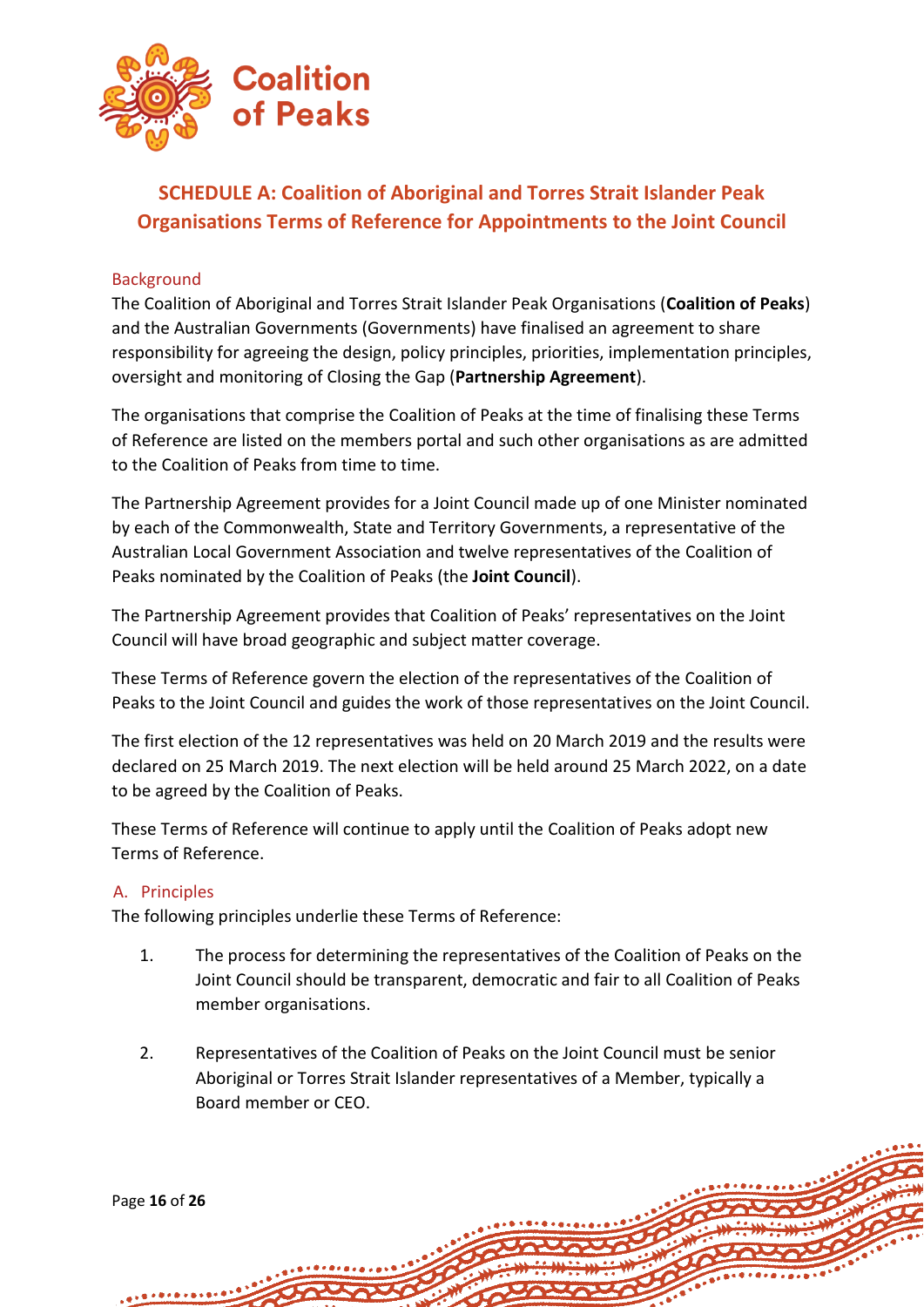

- 3. Representatives of the Coalition of Peaks on the Joint Council represent the Coalition of Peaks as a whole, not their organisation, State or Territory.
- 4. The Coalition of Peaks member organisations will endeavour to elect to the Joint Council the people best able, by reason of their abilities, experience and availability, to advance the Objectives set out in the Partnership Agreement on behalf of the Coalition of Peaks. The Objectives, updated for the National Agreement, are to:
	- a) Enhance outcomes for Aboriginal and Torres Strait Islander people as a result of the National Agreement on Closing the Gap by ensuring their full involvement in its development and implementation;
	- b) Share ownership of, and responsibility for, a jointly agreed Priority Reforms and targets and ongoing implementation and monitoring of efforts to close the gap in outcomes between Aboriginal and Torres Strait Islander people and non-Indigenous Australians in line with each Party's responsibilities and commitments in the National Agreement;
	- c) Enhance the credibility and public support of Closing the Gap over the next ten years by ensuring full participation by Aboriginal and Torres Strait Islander representatives in implementation or the National Agreement; and
	- d) Advance Aboriginal and Torres Strait Islander involvement, engagement and autonomy through equitable participation, shared authority and decision making in relation to Closing the Gap.
- 5. The Coalition of Peaks will be mindful of the desirability of gender equity in the representatives on the Joint Council.
- 6. Nominees for representatives of the Coalition of Peaks on the Joint Council will undertake to the Coalition of Peaks that when they are nominated and for the whole of their term as elected representatives they are willing and able to contribute to advancing the interests of the Coalition of Peaks on the Joint Council including by attending Joint Council meetings, preparing for those meetings, consulting with and taking directions from the Coalition of Peaks on the issues to be discussed at Joint Council meetings and reporting to the Coalition of Peaks on the business of the Joint Council.
- 7. The representatives of the Coalition of Peaks on the Joint Council will consult with, take guidance and report back to the Coalition of Peaks

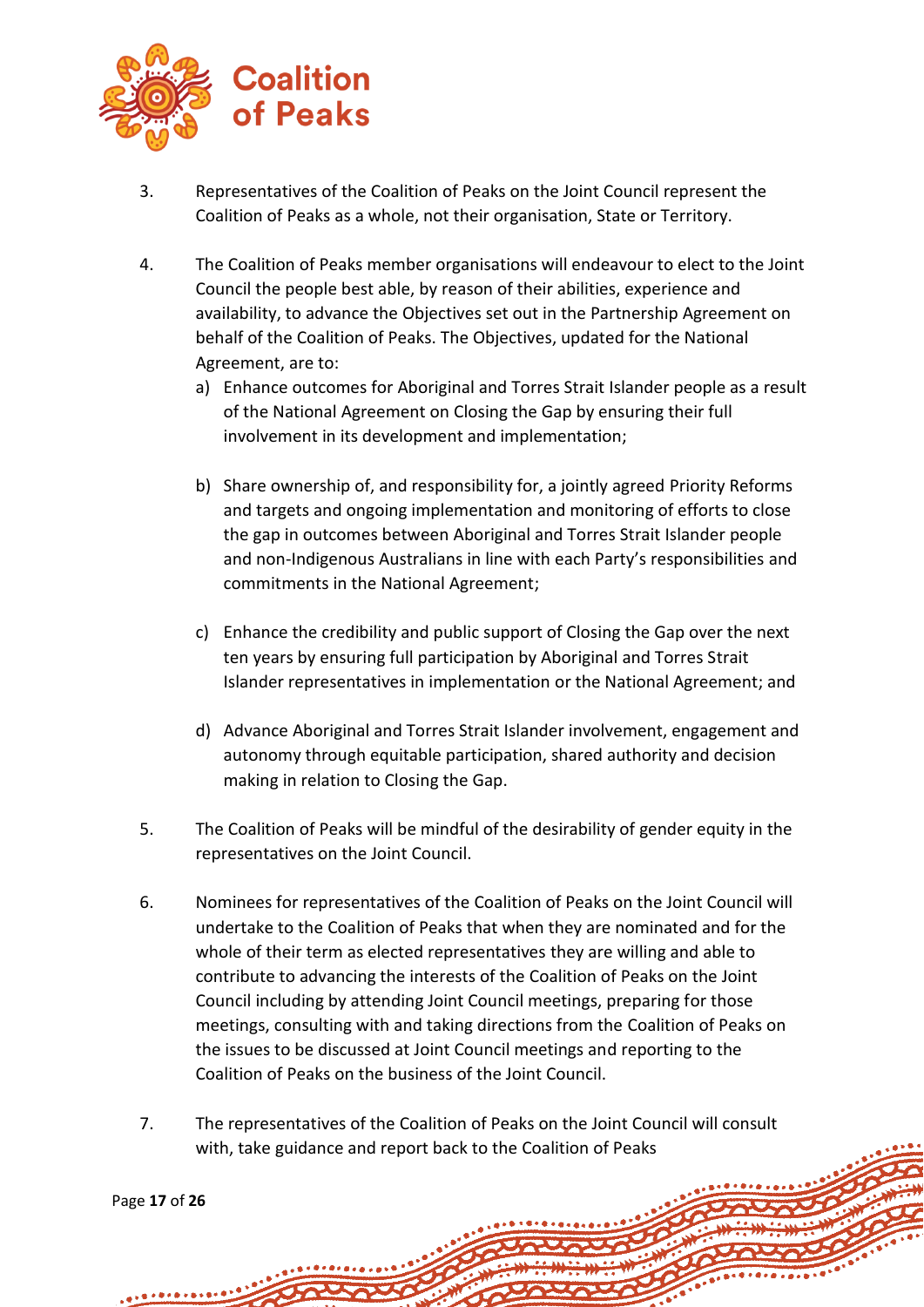

through the forums established by the Coalition of Peaks and nominated by the Coalition of Peaks for those purposes from time to time. Those forums may include:

- Peak teleconferences and meetings:
- Partnership Working Group meetings; and
- Such other forums as the Coalition of Peaks establish and nominate.
- 8. Representatives of the Coalition of Peaks on the Joint Council acknowledge that the Closing the Gap partnership goals and outcomes are underpinned by fundamental, inalienable human rights, including those standards elaborated by the United Nations Declaration on the Rights of Aboriginal and Torres Strait Islander Peoples.
- 9. The roles and responsibilities of Joint Council members are as set out in Schedule 1.

## <span id="page-17-0"></span>B. Facilitation of election to the Joint Council

- 1. The Coalition of Peaks Secretariat will facilitate the election of representatives to the Joint Council (Election Facilitator).
- 2. Only a member organisation that is not nominating a candidate in the election may be appointed as Election Facilitator.
- 3. At the commencement of the election process each member organisation of the Coalition of Peaks will update the Members Register (including contact details) on the members portal and advise the Election Facilitator that information of the Members Register is current.

## <span id="page-17-1"></span>C. Terms of Reference

## *Terms*

*1. Representation based on subject matter expertise* 

A representative will be elected to the Joint Council in each of the following categories (**Subject Matter Category Representatives**):

a) Health and Wellbeing with responsibility for advancing the objectives of the Coalition of Peaks in relation to matters including social determinants of health, primary health care, mental health, allied health services and people

```
Page 18 of 26
```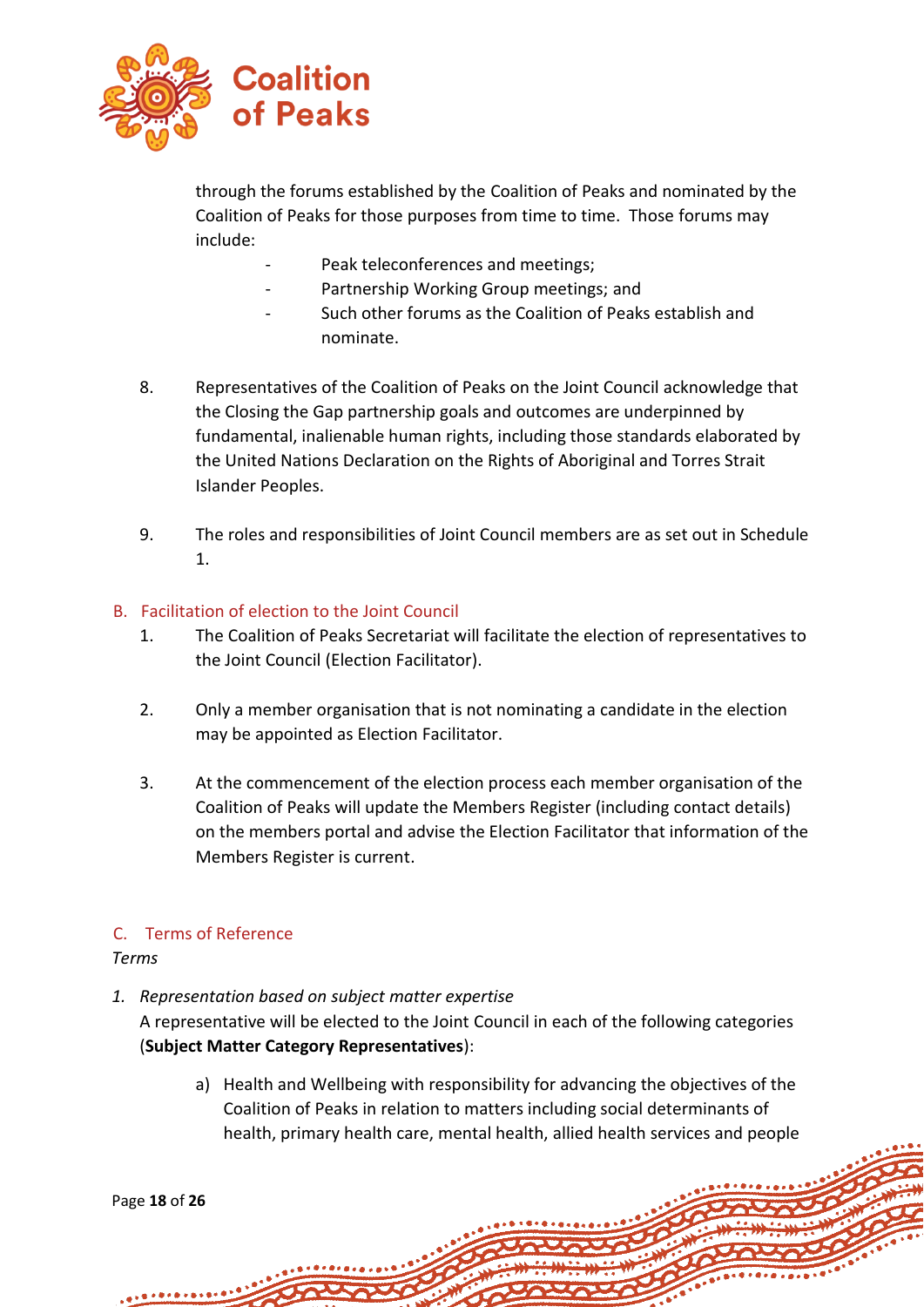

with disability;

- b) Law and Justice with responsibility for advancing the objectives of the Coalition of Peaks in relation to matters including policing, overrepresentation of Aboriginal and Torres Strait Islander peoples in the criminal justice system and in custody, and juvenile justice;
- c) Education and Families with responsibility for advancing the objectives of the Coalition of Peaks in relation to matters including children, youth and family violence; and
- d) Economic development with responsibility for advancing the objectives of the Coalition of Peaks in relation to matters including workforce sustainability, employment and training, land and water, and housing.

## (**Categories**).

- *2. Election of Subject Matter Category Representatives* Subject Matter Category Representatives will be elected in accordance with the following process:
	- a) Each member organisation of the Coalition of Peaks may nominate one candidate in any or all of the Categories using the nomination form at Schedule 2 of these Terms of Reference;
	- b) The member organisation nominating the candidate will provide a copy of the completed nomination form to the Election Facilitator in the period of time agreed by the Coalition of Peaks;
	- c) If, at the expiry of the time for nominations, there is only one nomination for a Category, that person will be taken to be the Subject Matter Representative for that Category;
	- d) If, at the expiry of the time for nominations, there is more than one nomination for a Category, the Election Facilitator will send an email to all member organisations of the Coalition of Peaks attaching a ballot paper with the names of the nominated candidates for Subject Matter Representative in each Category and their completed nomination forms;
	- e) Coalition of Peaks member organisations will vote for their preferred candidates in each Category in order of preference using the ballot paper and return the ballot paper by email to the Election Facilitator within the time

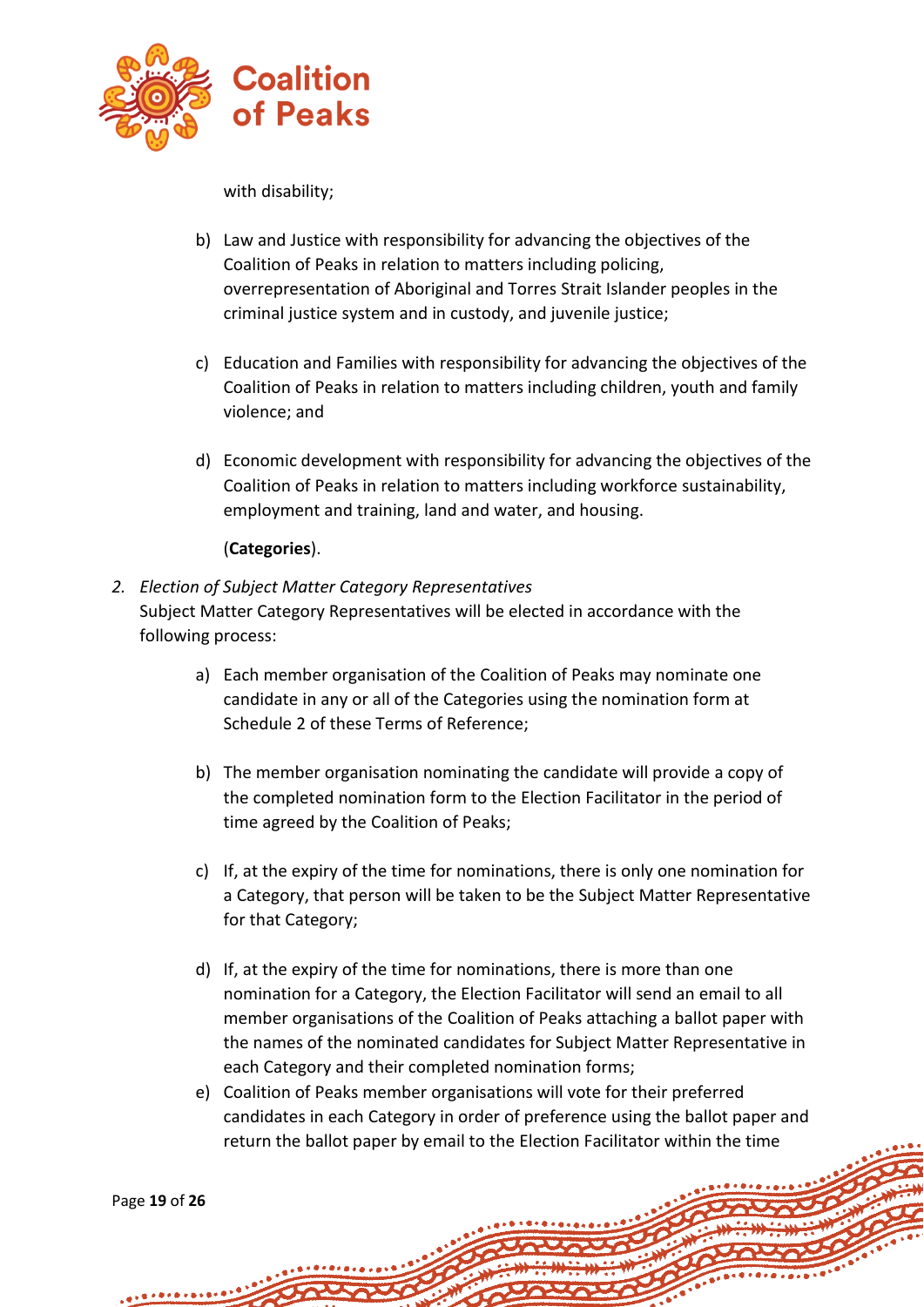

agreed by the Coalition of Peaks;

- f) Each national Peak organisation and each state/territory coalition member of the Coalition of Peaks has one vote;
- g) If any candidate in a Category receives more than 50% of first preference votes cast, that person will represent the Coalition of Peaks at the Joint Council in that Category;
- h) If no candidate in a Category receives more than 50% of first preference votes cast, the instant run off method will be used to determine the representative of the Peaks in that Category.
- *3. Representation from State and Territory organisations* One representative will be elected to the Joint Council from each State and Territory (**State and Territory Representatives**).
- *4. Election of State and Territory Representatives* State and Territory Representatives will be elected in accordance with the following process:
	- a) Coalition of Peaks member organisations from a State or Territory may nominate one candidate to be the representative from that State or Territory using the nomination form at Schedule 2 of these Terms of Reference;
	- b) The State or Territory organisation nominating the candidate will provide a copy of the completed nomination form to the Election Facilitator within the period of time agreed by the Coalition of Peaks;
	- c) If, at the expiry of the time for nominations there is only one nomination for representative from a State or Territory, that person will be taken to be the representative for that State or Territory.
	- d) If, at the expiry of the time for nominations, there is more than one nomination from a State or Territory the Election Facilitator will send an email to all members of the Coalition of Peaks from that State or Territory attaching a ballot paper with the names of the nominated candidates for that State or Territory and their completed nomination forms;
	- e) Coalition of Peaks member organisations from the State or Territory will vote for their preferred candidate using the ballot paper provided and return the ballot paper by email to the Election Facilitator within the

Page **20** of **26**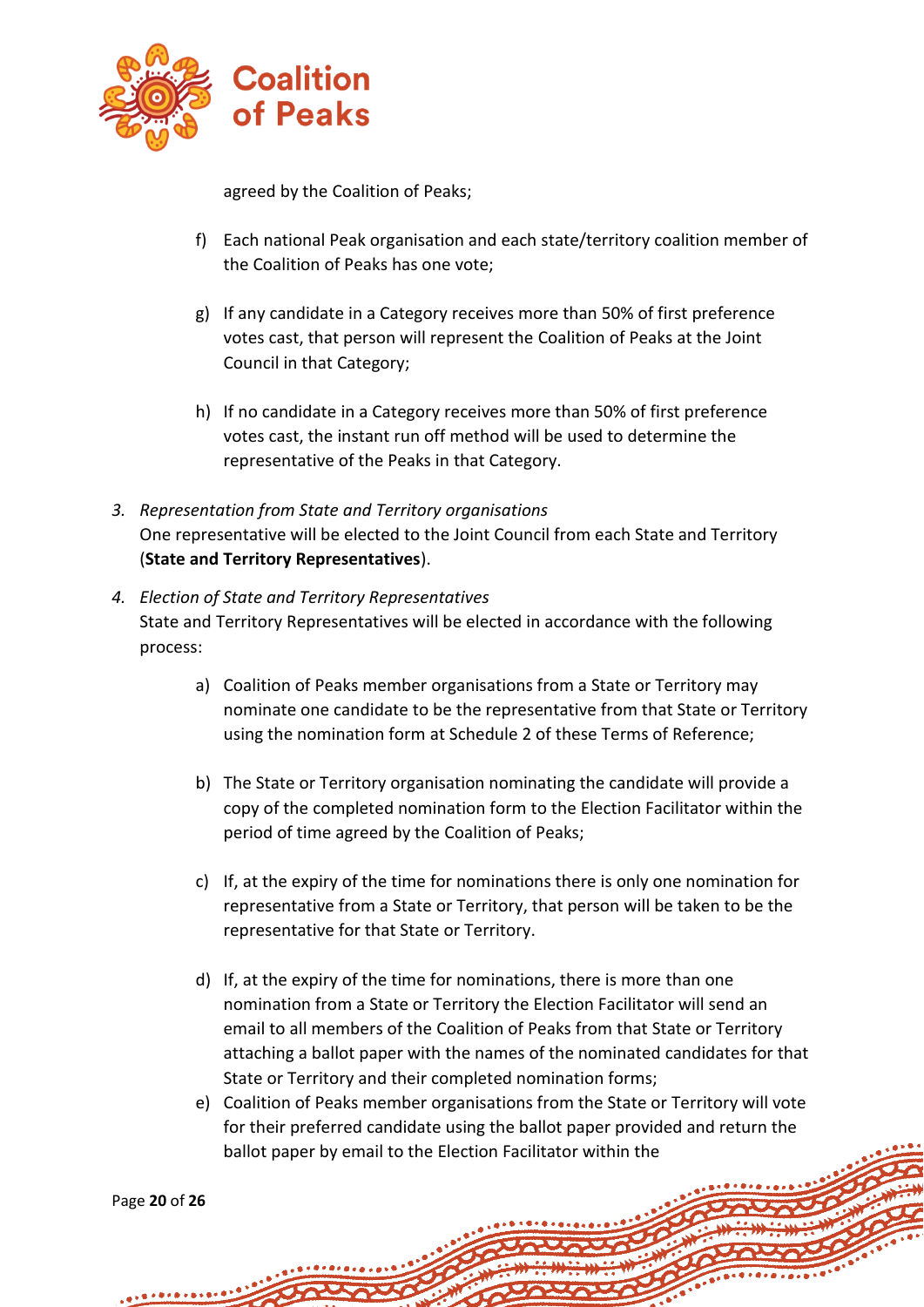

time agreed by the Coalition of Peaks;

- f) Each Coalition of Peaks member organisation will have one vote;
- g) The candidate with the highest number of votes will be the nominee for State or Territory Representative;
- h) If the highest number of votes is achieved by more than one candidate in a State or Territory, then a new ballot paper will be sent to the member organisations from that State or Territory containing the names of the candidates who received the equal highest votes and the procedure in 4(d)- (g) will be followed again.
- *5. Substitute for Subject Matter Category and State and Territory Representatives*
	- a) If a Subject Matter Category Representative or State and Territory Representative is unable to attend a meeting of the Joint Council, they must notify the Co-Chair, Lead Convener and the Secretariat as soon as practicable and the Coalition of Peaks will choose a substitute for that meeting.
	- b) The substitute must be a senior representative of a Member in the same jurisdiction who is on the list of representatives maintained by the Secretariat.
- *6. Term of office*

Representatives elected by the Coalition of Peaks member organisations to the Joint Council will each serve a term of three years, from the date of the month they are elected, unless they resign or are removed in accordance with clause 8 of these Terms of Reference.

*7. Election of Co-Chair*

The Co-Chair of the Joint Council from the Coalition of Peaks will be the Lead Convener of the Coalition of Peaks, this role is in addition to the 12 Joint Council representatives.

- *8. Resignation and removal of representative on the Joint Committee*
	- a) A representative of the Coalition of Peaks on the Joint Council is deemed to have resigned if they cease to be an officer holder of the Member organisation which nominated them as a candidate for election, or if the Member organisation ceases to be a member of the Coalition of Peaks.

Page **21** of **26**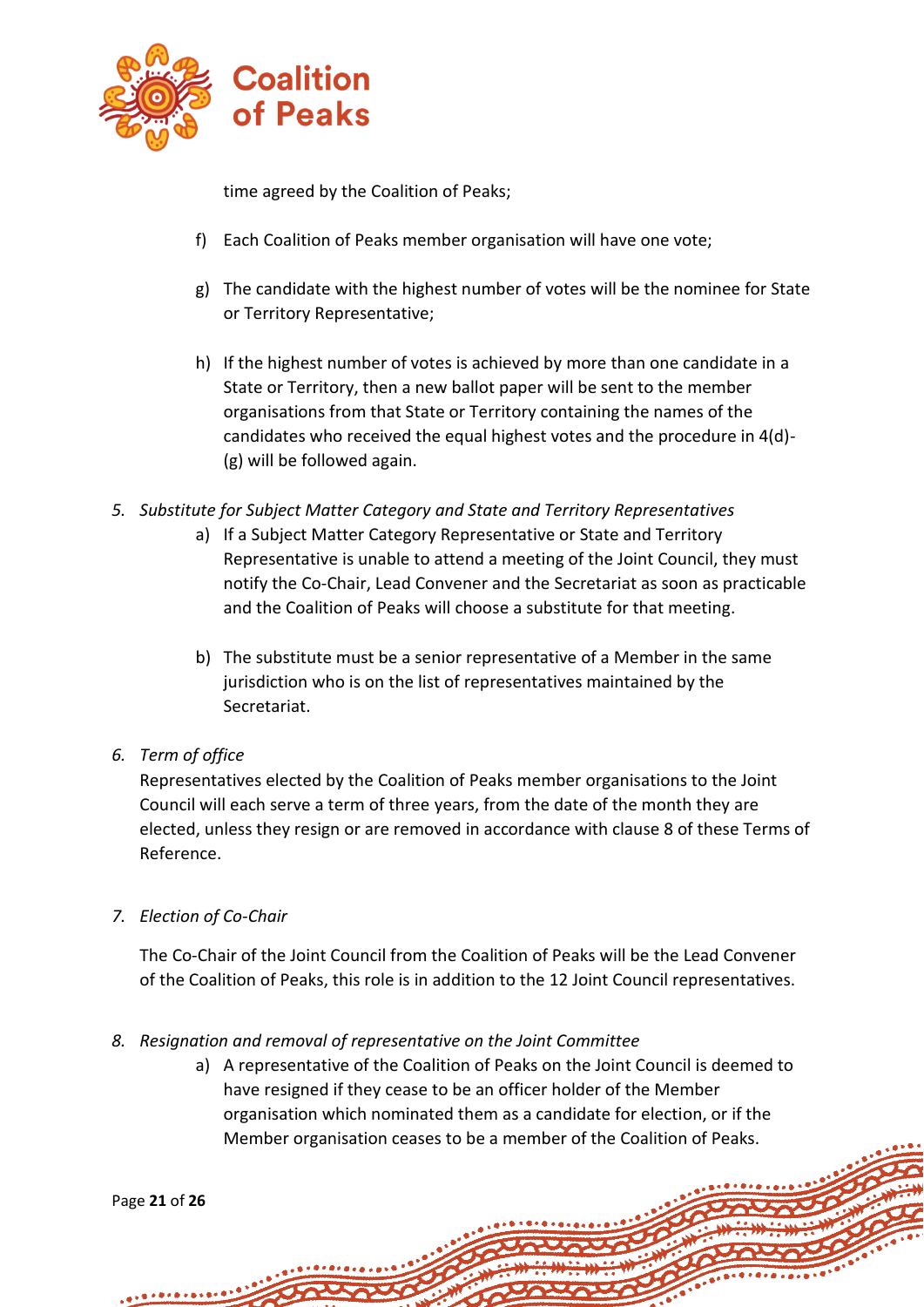

- b) A representative of the Coalition of Peaks on the Joint Council may resign after giving 4 weeks' notice in writing to the Co-chair and the Secretariat.
- c) A representative of the Coalition of Peaks on the Joint Council can be removed by the Coalition of Peaks if they fail to comply with the Principles set out in these Terms of Reference and as set out in the Peaks Terms of Reference above.
- d) If a representative of the Coalition of Peaks on the Joint Council is removed, retires or otherwise ceases to be a member of the Joint Council, and the Coalition of Peaks have not yet agreed another process for electing representatives to the Joint Council, that representative's replacement will be elected in accordance with these Terms of Reference.

## 9. *Casual Vacancies*

If a vacancy on the Joint Council arises in the Subject Matter Category, it will be filled at an election conducted in accordance with these Terms of Reference. The election is to be held as soon as possible.

If a casual vacancy on the Joint Council arises in the State or Territory Category, the Coalition of Peaks may select a replacement from that state/territory until the Members in that State or Territory are able to nominate a replacement. Members in that state/territory will select a replacement.

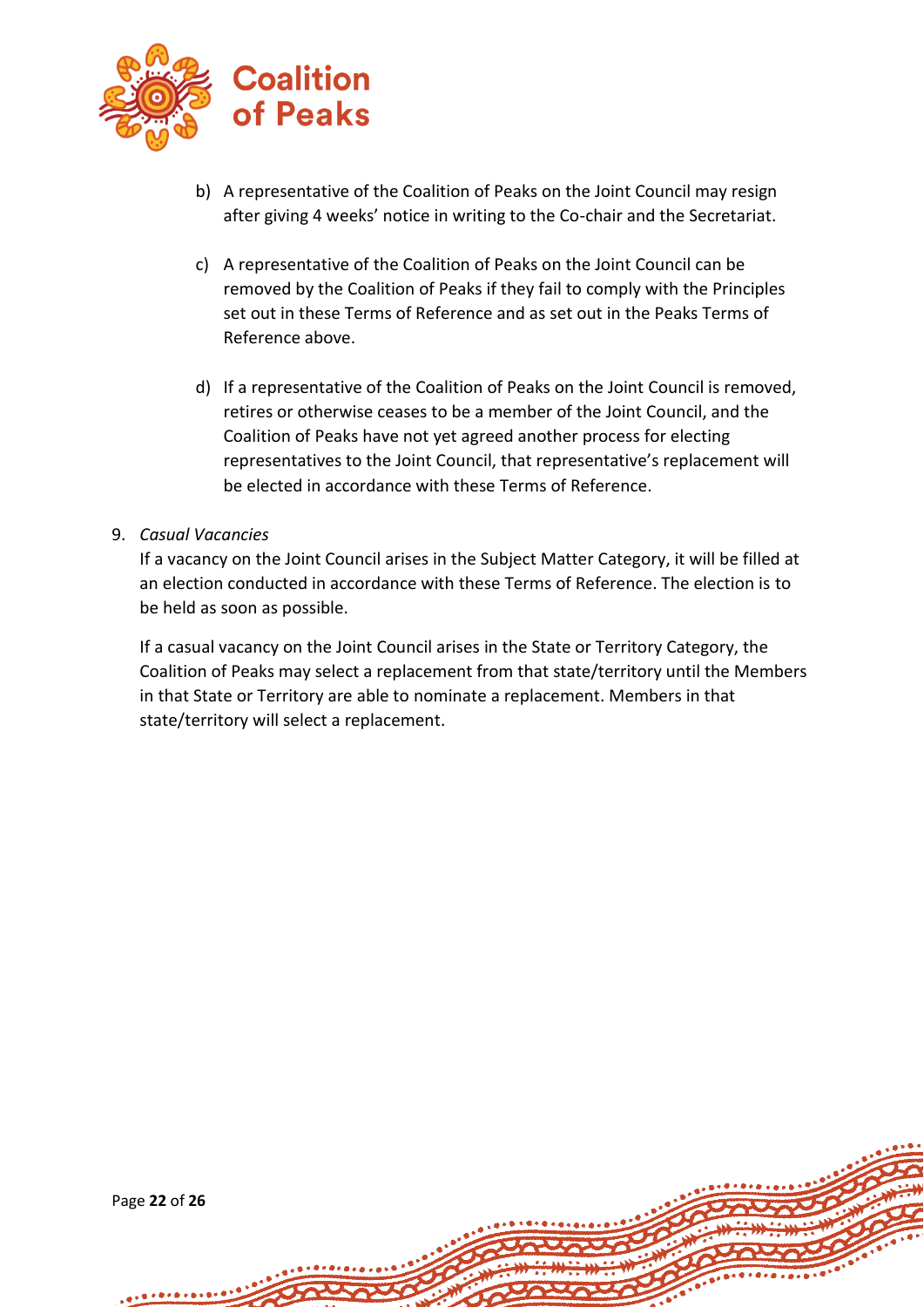

# **SCHEDULE 1: Joint Council Roles and Responsibilities**

## <span id="page-22-1"></span><span id="page-22-0"></span>Joint Council Co-Chair

## *Responsibilities and Duties*

- Represents the Coalition of Peaks at meetings of the Joint Council (JC)
- Work collaboratively with the Australian Government appointed Co-Chair to:
	- − Set the Agenda for JC meetings;
	- − Chair the JC meetings;.
	- − Follow up on relevant actions in the periods between JC meetings;
- Acts in good faith in the best interests of the Coalition of Peaks to advance the objectives of the Partnership Agreement and the commitments in the National Agreement; and
- Manage conflicts of interest.

## *Desired experience and qualifications*

- Previous experience chairing a high-level governance body
- Strong understanding of good governance practices and culturally appropriate governance
- Is a recognised leader among Coalition of Peaks members
- Previous experience working with Government at a ministerial level
- Capacity and willingness to substantially contribute to the work and organisation of the Joint Council
- Strong understanding of the objectives of the Partnership Agreement and the commitments in the National Agreement

## <span id="page-22-2"></span>Subject Matter Category Representative

## *Responsibilities and Duties*

- Represent the Coalition of Peaks at meetings of the Joint Council
- Work collaboratively with other Joint Council members, including government members, to achieve the objectives of the Partnership Agreement and the commitments in the National Agreement.
- Use expertise and understanding of issues in the subject matter category in which they were elected to contribute to progressing the National Agreement.
- Consults with experts within the Peaks on the matters for which they are responsible within their Category to advance the National Agreement.
- Act in the interests of the Coalition of Peaks and its members as a whole
- Disclose and manages conflicts of interest

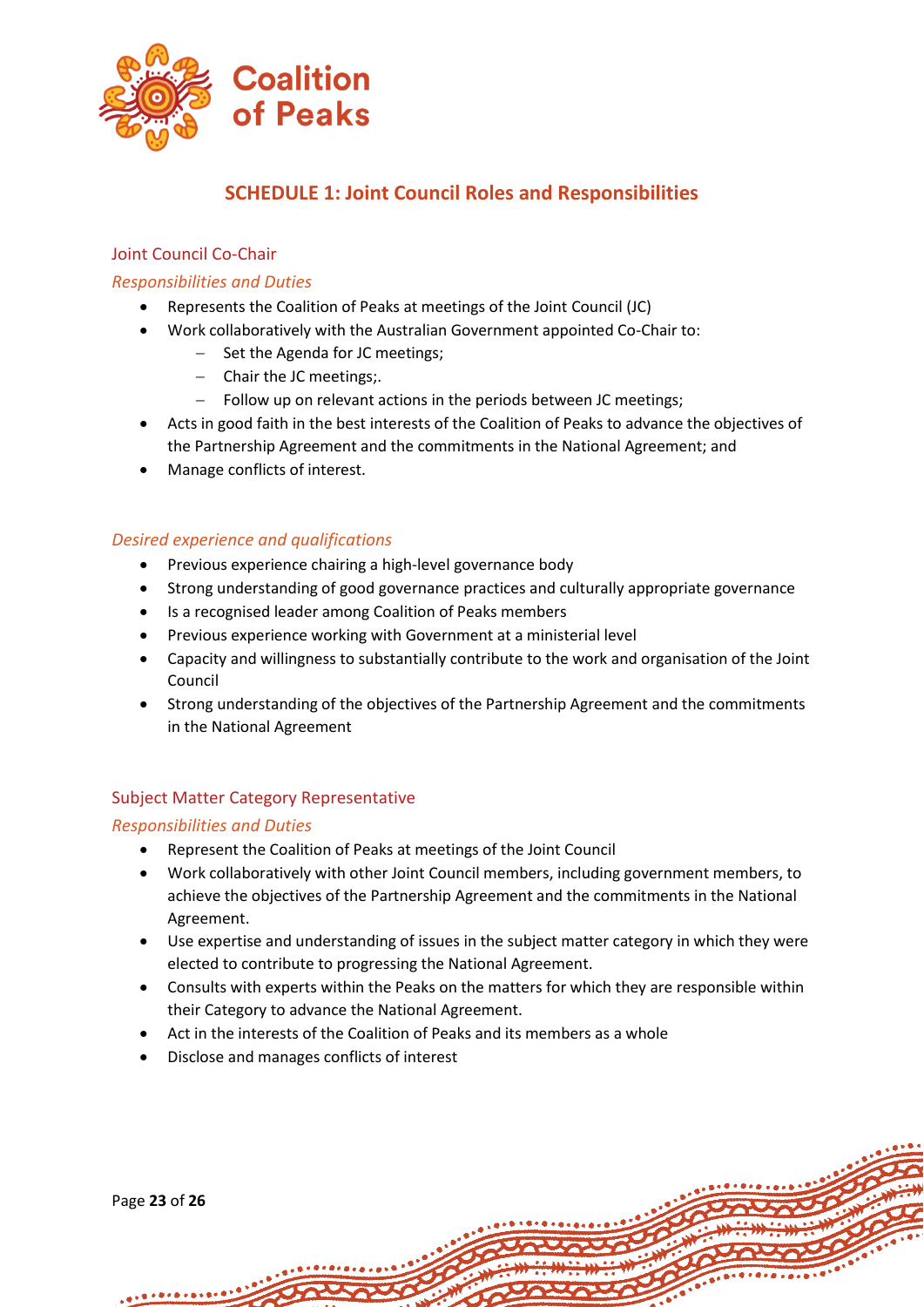

## Desired experience and qualifications

- Strong, demonstrated expertise and experience in issues relevant to the Category in which they were elected
- Previous experience as a member of a high-level governance body
- The ability to negotiate to achieve the outcomes sought by the Coalition of Peaks
- Capacity and willingness to substantially contribute to the work of the Joint Council
- Strong understanding of the objectives of the Partnership Agreement

## <span id="page-23-0"></span>State or Territory Based Representative

## *Responsibilities and Duties*

- Represent the Coalition of Peaks at meetings of the Joint Council
- Work collaboratively with other Joint Council members, including COAG members, to achieve the objectives of the Partnership Agreement and the commitments in the National Agreement.
- Use expertise and understanding of matters relevant to Closing the Gap to advance the Close the Gap strategy and the objectives of the Partnership Agreement and the commitments in the National Agreement.
- Disclose and manages conflicts of interest.

## Qualifications

- Strong, demonstrated experience and knowledge directly related to one or more close the gap target areas.
- Previous experience as a member of a high-level governance body
- The ability to negotiate to achieve the outcomes sought by the Peaks
- Capacity and willingness to substantially contribute to the work of the Joint Council
- Strong understanding of the objectives of the Partnership Agreement and the commitments in the National Agreement

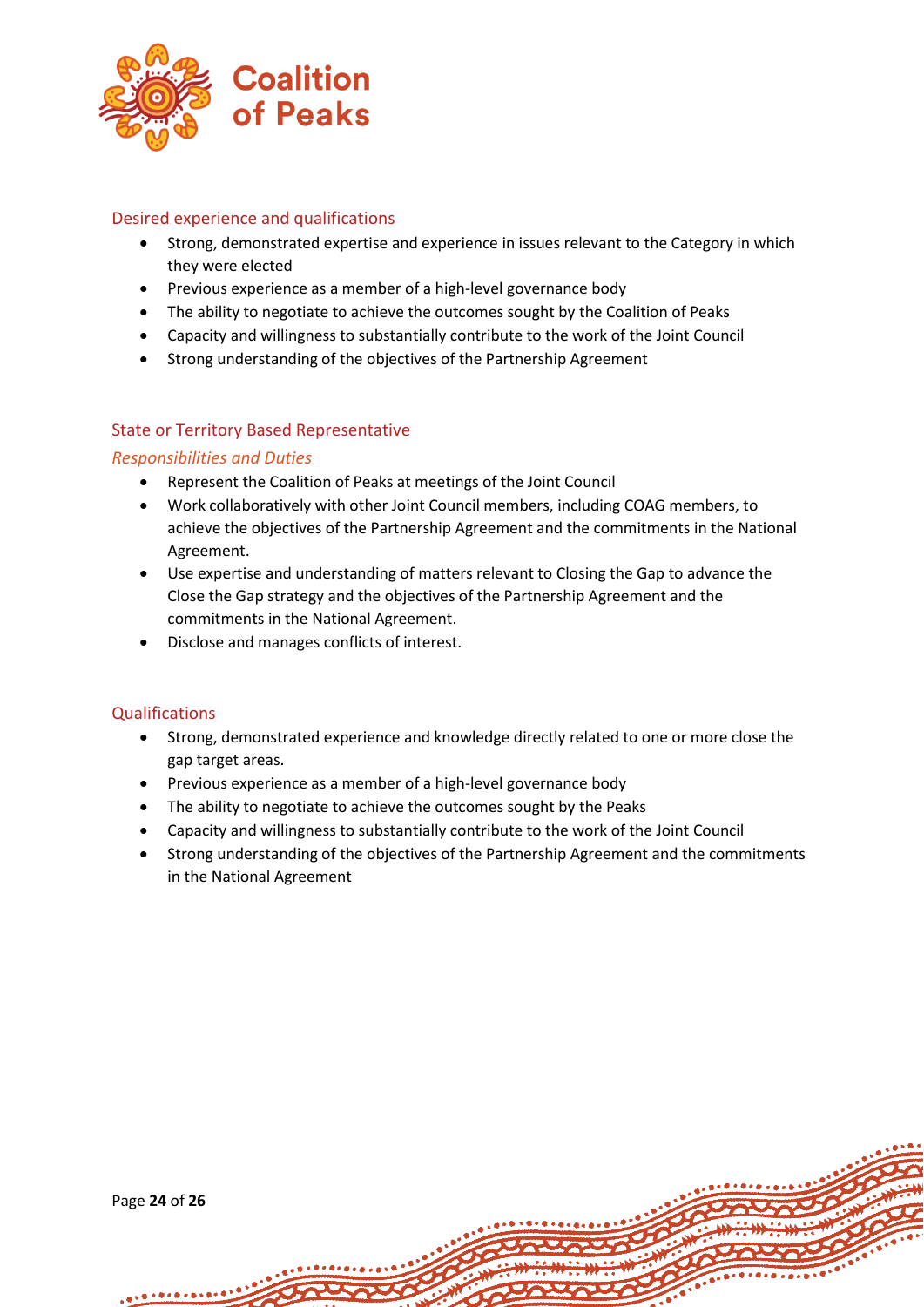

# **SCHEDULE 2: Joint Council Nomination Form**

<span id="page-24-0"></span>The Peaks Secretariat distribute the Joint Council nomination form prior to the election process. You can request a copy fro[m secretariat@coalitionofpeaks.org.au.](mailto:secretariat@coalitionofpeaks.org.au)